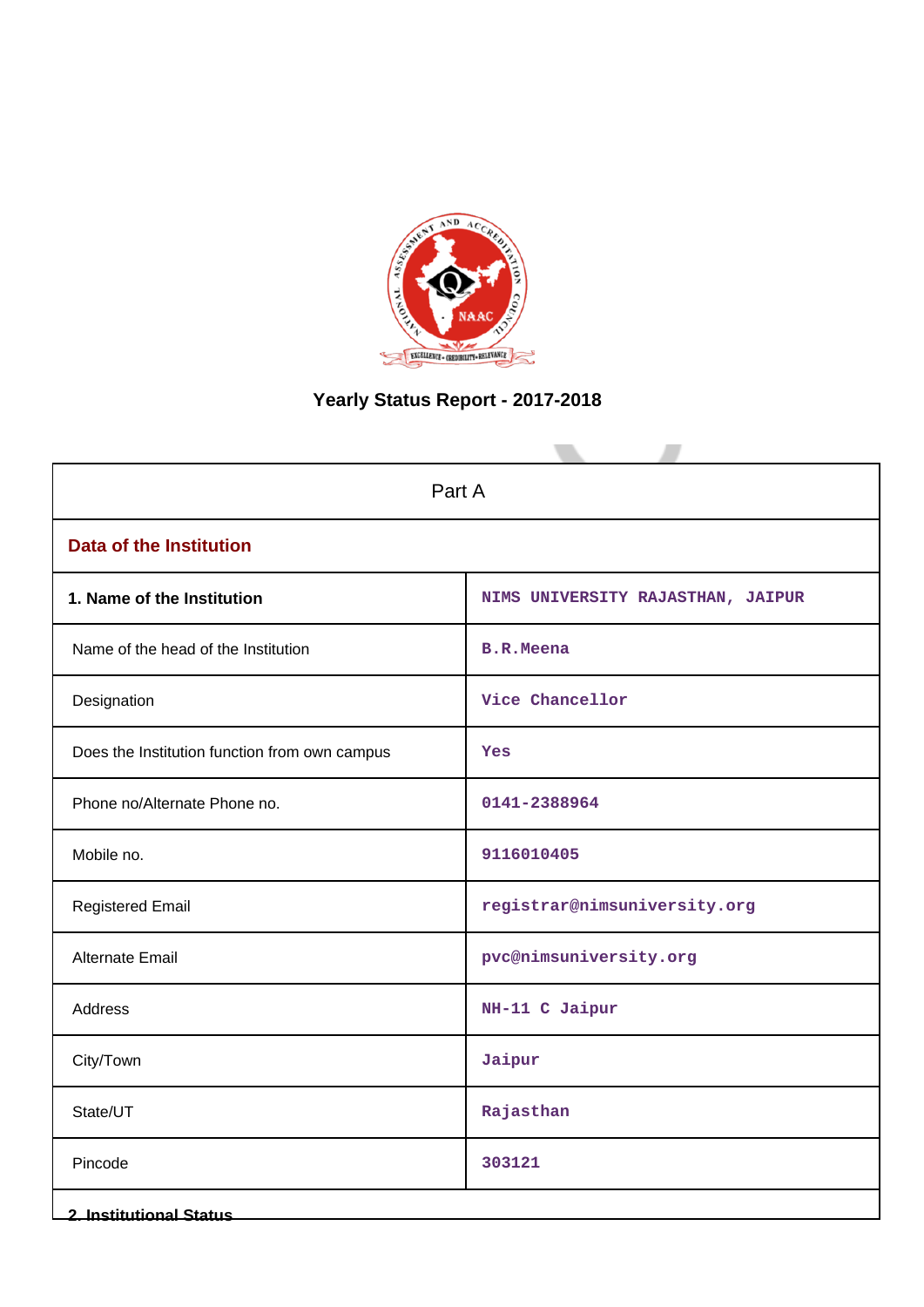| <b>University</b>                      | Private                  |
|----------------------------------------|--------------------------|
| Type of Institution                    | Co-education             |
| Location                               | Rural                    |
| <b>Financial Status</b>                | Self financed            |
| Name of the IQAC co-ordinator/Director | Dr Sunil Sharma          |
| Phone no/Alternate Phone no.           | 01412388965              |
| Mobile no.                             | 9116010405               |
| <b>Registered Email</b>                | pvc@nimsuniversity.org   |
| Alternate Email                        | provc@nimsuniversity.org |
|                                        |                          |

# **3. Website Address**

| Web-link of the AQAR: (Previous Academic Year)                           | https://drive.google.com/file/d/1p2C<br>GpHGd7j6qFSlrLOJEbq2c5Um7mLSx/view?usp=<br>sharing |
|--------------------------------------------------------------------------|--------------------------------------------------------------------------------------------|
| 4. Whether Academic Calendar prepared during<br>the year                 | Yes                                                                                        |
| if yes, whether it is uploaded in the institutional website:<br>Weblink: | https://drive.google.com/file/d/1If LN2<br>-0WnJo7smCLFTqaFmqbDM5FcR/view?usp=sha<br>ring  |

# **5. Accrediation Details**

| Cycle | Grade | <b>CGPA</b> | Year of      | Validitv                 |                          |
|-------|-------|-------------|--------------|--------------------------|--------------------------|
|       |       |             | Accrediation | Period From              | Period To                |
|       | $B+$  | 2.56        | 2019         | $08 - \text{Feb} - 2019$ | $07 - \text{Feb} - 2024$ |

# **6. Date of Establishment of IQAC** 20-Mar-2017

# **7. Internal Quality Assurance System**

| Quality initiatives by IQAC during the year for promoting quality culture                                            |  |  |  |  |  |
|----------------------------------------------------------------------------------------------------------------------|--|--|--|--|--|
| Number of participants/ beneficiaries<br>Item / Title of the quality initiative by<br>Date & Duration<br><b>IQAC</b> |  |  |  |  |  |
| No Data Entered/Not Applicable!!!                                                                                    |  |  |  |  |  |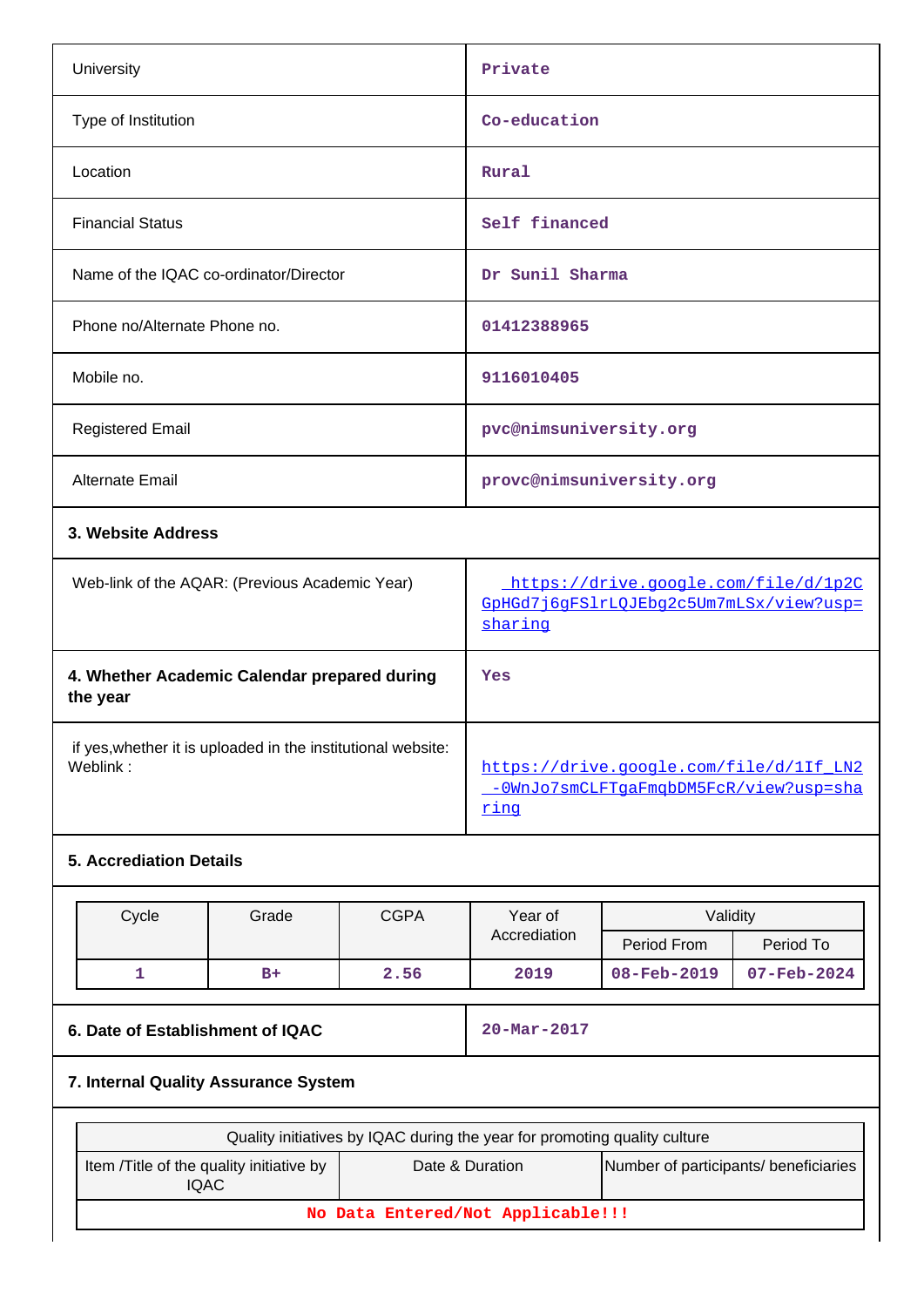| View File                                                                                                                                                                                                                                                                                 |                                                                                                         |                                                         |                       |                      |        |  |
|-------------------------------------------------------------------------------------------------------------------------------------------------------------------------------------------------------------------------------------------------------------------------------------------|---------------------------------------------------------------------------------------------------------|---------------------------------------------------------|-----------------------|----------------------|--------|--|
| 8. Provide the list of Special Status conferred by Central/ State Government-<br>UGC/CSIR/DST/DBT/ICMR/TEQIP/World Bank/CPE of UGC etc.                                                                                                                                                   |                                                                                                         |                                                         |                       |                      |        |  |
| Institution/Departmen<br>t/Faculty                                                                                                                                                                                                                                                        | Scheme                                                                                                  | Year of award with<br><b>Funding Agency</b><br>duration |                       |                      | Amount |  |
|                                                                                                                                                                                                                                                                                           | No Data Entered/Not Applicable!!!                                                                       |                                                         |                       |                      |        |  |
|                                                                                                                                                                                                                                                                                           |                                                                                                         |                                                         | No Files Uploaded !!! |                      |        |  |
| 9. Whether composition of IQAC as per latest<br><b>NAAC</b> guidelines:                                                                                                                                                                                                                   |                                                                                                         |                                                         | Yes                   |                      |        |  |
| Upload latest notification of formation of IQAC                                                                                                                                                                                                                                           |                                                                                                         |                                                         | View File             |                      |        |  |
| 10. Number of IQAC meetings held during the<br>year :                                                                                                                                                                                                                                     |                                                                                                         |                                                         | 3                     |                      |        |  |
| website                                                                                                                                                                                                                                                                                   | The minutes of IQAC meeting and compliances to the<br>decisions have been uploaded on the institutional |                                                         |                       | Yes                  |        |  |
| Upload the minutes of meeting and action taken report                                                                                                                                                                                                                                     |                                                                                                         |                                                         | View File             |                      |        |  |
| during the year?                                                                                                                                                                                                                                                                          | 11. Whether IQAC received funding from any of<br>the funding agency to support its activities           |                                                         |                       | No                   |        |  |
| 12. Significant contributions made by IQAC during the current year(maximum five bullets)                                                                                                                                                                                                  |                                                                                                         |                                                         |                       |                      |        |  |
| • 100 ICT enabled classrooms • Increased numbers of computers for students •<br>Studentteacher and parent meetings . Regular Academic and administrative audit .<br>Standard Operating Procedures are prepared for Examination Schemes, Tutorial<br>Classes, Assignments and Course Files |                                                                                                         |                                                         |                       |                      |        |  |
|                                                                                                                                                                                                                                                                                           | No Files Uploaded !!!                                                                                   |                                                         |                       |                      |        |  |
| 13. Plan of action chalked out by the IQAC in the beginning of the academic year towards Quality<br>Enhancement and outcome achieved by the end of the academic year                                                                                                                      |                                                                                                         |                                                         |                       |                      |        |  |
| Plan of Action                                                                                                                                                                                                                                                                            |                                                                                                         |                                                         |                       | Achivements/Outcomes |        |  |
|                                                                                                                                                                                                                                                                                           | No Data Entered/Not Applicable!!!                                                                       |                                                         |                       |                      |        |  |
|                                                                                                                                                                                                                                                                                           |                                                                                                         |                                                         | View File             |                      |        |  |
| 14. Whether AQAR was placed before statutory<br>Yes<br>body?                                                                                                                                                                                                                              |                                                                                                         |                                                         |                       |                      |        |  |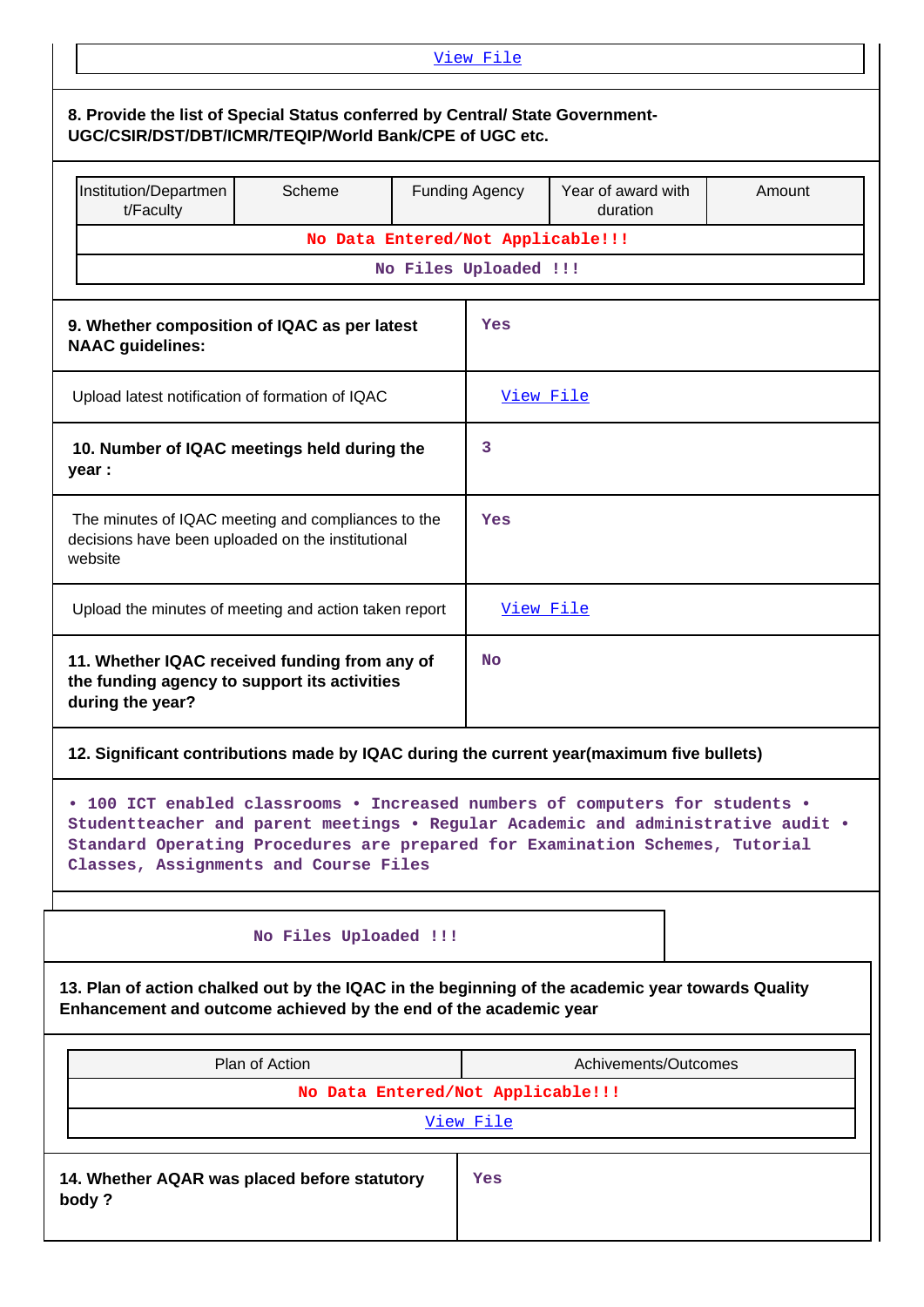| Name of Statutory Body                                                                                               | <b>Meeting Date</b>                                                                                                                                                                                                                                                                                                                                                                                                                                                                                                                                                                                                                                                                                                                                                                                                                                                                                                                                                                                                                                                                                                  |
|----------------------------------------------------------------------------------------------------------------------|----------------------------------------------------------------------------------------------------------------------------------------------------------------------------------------------------------------------------------------------------------------------------------------------------------------------------------------------------------------------------------------------------------------------------------------------------------------------------------------------------------------------------------------------------------------------------------------------------------------------------------------------------------------------------------------------------------------------------------------------------------------------------------------------------------------------------------------------------------------------------------------------------------------------------------------------------------------------------------------------------------------------------------------------------------------------------------------------------------------------|
| Academic Council & Board of Management                                                                               | 24-Dec-2021                                                                                                                                                                                                                                                                                                                                                                                                                                                                                                                                                                                                                                                                                                                                                                                                                                                                                                                                                                                                                                                                                                          |
| 15. Whether NAAC/or any other accredited<br>body(s) visited IQAC or interacted with it to<br>assess the functioning? | Yes                                                                                                                                                                                                                                                                                                                                                                                                                                                                                                                                                                                                                                                                                                                                                                                                                                                                                                                                                                                                                                                                                                                  |
| Date of Visit                                                                                                        | 27-Dec-2018                                                                                                                                                                                                                                                                                                                                                                                                                                                                                                                                                                                                                                                                                                                                                                                                                                                                                                                                                                                                                                                                                                          |
| 16. Whether institutional data submitted to<br>AISHE:                                                                | Yes                                                                                                                                                                                                                                                                                                                                                                                                                                                                                                                                                                                                                                                                                                                                                                                                                                                                                                                                                                                                                                                                                                                  |
| Year of Submission                                                                                                   | 2018                                                                                                                                                                                                                                                                                                                                                                                                                                                                                                                                                                                                                                                                                                                                                                                                                                                                                                                                                                                                                                                                                                                 |
| Date of Submission                                                                                                   | $18 - Dec - 2018$                                                                                                                                                                                                                                                                                                                                                                                                                                                                                                                                                                                                                                                                                                                                                                                                                                                                                                                                                                                                                                                                                                    |
| 17. Does the Institution have Management<br><b>Information System?</b>                                               | Yes                                                                                                                                                                                                                                                                                                                                                                                                                                                                                                                                                                                                                                                                                                                                                                                                                                                                                                                                                                                                                                                                                                                  |
| If yes, give a brief descripiton and a list of modules<br>currently operational (maximum 500 words)                  | University Management System (UMS) is<br>business intelligence enabled webbased<br>ERP product for effectively managing<br>complete university functions including<br>real time information processing and<br>knowledge management. UMS practically<br>cover the entire area of operations and<br>automation of the various university<br>functions via modular categories, such<br>as Student Lifecycle Management,<br>Administration Process, Financial<br>Management, HRMS and Operations. It is<br>an integrated system that facilitates<br>processing of large volumes of<br>information in its subsystems which<br>includes, but not limited to<br>Engineering, Inventory, Asset,<br>Facility, Transport, Library,<br>Establishment, Payroll and Student fees<br>among various departments in the<br>institutions. UMS also act as the<br>foundation and collaborative platform<br>to foster Research and Education<br>Delivery including ELearning<br>methodologies. https://docs.google.com/<br>document/d/1jEKZAvwkR9dQZWvRo7yVZruM6ae<br>fCjsN/edit?uspsharingouid10903645612945<br>0893256rtpoftruesdtrue |

# **Part B**

# **CRITERION I – CURRICULAR ASPECTS**

**1.1 – Curriculum Design and Development**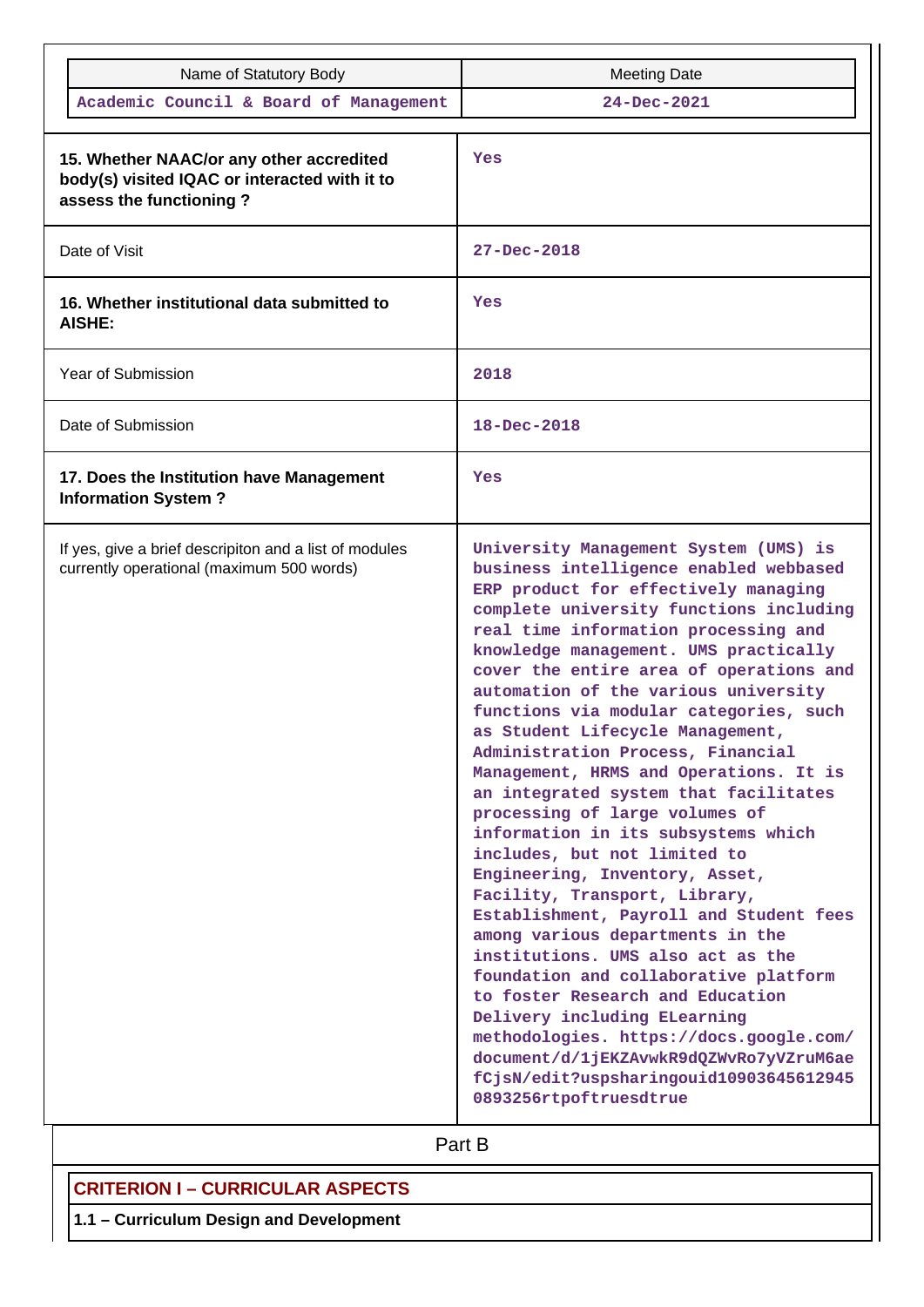| 1.1.1 - Programmes for which syllabus revision was carried out during the Academic year                                                               |                                                                                                                |                                                                                             |            |                                                              |                             |  |  |  |
|-------------------------------------------------------------------------------------------------------------------------------------------------------|----------------------------------------------------------------------------------------------------------------|---------------------------------------------------------------------------------------------|------------|--------------------------------------------------------------|-----------------------------|--|--|--|
| Name of Programme                                                                                                                                     | Programme Code                                                                                                 | Programme Specialization                                                                    |            |                                                              | Date of Revision            |  |  |  |
| No Data Entered/Not Applicable !!!                                                                                                                    |                                                                                                                |                                                                                             |            |                                                              |                             |  |  |  |
|                                                                                                                                                       |                                                                                                                | View File                                                                                   |            |                                                              |                             |  |  |  |
| year                                                                                                                                                  | 1.1.2 - Programmes/ courses focussed on employability/ entrepreneurship/ skill development during the Academic |                                                                                             |            |                                                              |                             |  |  |  |
| Programme<br>Programme with<br>Code<br>Specialization                                                                                                 |                                                                                                                | Date of Introduction<br>Course with Code<br>Date of Introduction                            |            |                                                              |                             |  |  |  |
|                                                                                                                                                       | No Data Entered/Not Applicable !!!                                                                             |                                                                                             |            |                                                              |                             |  |  |  |
|                                                                                                                                                       |                                                                                                                | View File                                                                                   |            |                                                              |                             |  |  |  |
| 1.2 - Academic Flexibility                                                                                                                            |                                                                                                                |                                                                                             |            |                                                              |                             |  |  |  |
| 1.2.1 - New programmes/courses introduced during the Academic year                                                                                    |                                                                                                                |                                                                                             |            |                                                              |                             |  |  |  |
| Programme/Course                                                                                                                                      | Programme Specialization                                                                                       |                                                                                             |            |                                                              | Dates of Introduction       |  |  |  |
| No Data Entered/Not Applicable !!!                                                                                                                    |                                                                                                                |                                                                                             |            |                                                              |                             |  |  |  |
|                                                                                                                                                       |                                                                                                                | View File                                                                                   |            |                                                              |                             |  |  |  |
| 1.2.2 - Programmes in which Choice Based Credit System (CBCS)/Elective Course System implemented at the<br>University level during the Academic year. |                                                                                                                |                                                                                             |            |                                                              |                             |  |  |  |
| Name of programmes adopting<br><b>CBCS</b>                                                                                                            |                                                                                                                | Programme Specialization<br>Date of implementation of<br><b>CBCS/Elective Course System</b> |            |                                                              |                             |  |  |  |
| <b>BA</b>                                                                                                                                             |                                                                                                                | <b>A11</b>                                                                                  |            |                                                              | 03/07/2017                  |  |  |  |
| <b>BTech</b>                                                                                                                                          |                                                                                                                | <b>A11</b>                                                                                  | 03/07/2017 |                                                              |                             |  |  |  |
| <b>BSC</b>                                                                                                                                            |                                                                                                                | A11<br>03/07/2017                                                                           |            |                                                              |                             |  |  |  |
| <b>MA</b>                                                                                                                                             |                                                                                                                | A11                                                                                         |            |                                                              | 03/07/2017                  |  |  |  |
| MSC                                                                                                                                                   |                                                                                                                | <b>A11</b>                                                                                  |            |                                                              | 03/07/2017                  |  |  |  |
| <b>Mtech</b>                                                                                                                                          |                                                                                                                | <b>A11</b>                                                                                  |            |                                                              | 03/07/2017                  |  |  |  |
| 1.3 - Curriculum Enrichment                                                                                                                           |                                                                                                                |                                                                                             |            |                                                              |                             |  |  |  |
| 1.3.1 - Value-added courses imparting transferable and life skills offered during the year                                                            |                                                                                                                |                                                                                             |            |                                                              |                             |  |  |  |
| <b>Value Added Courses</b>                                                                                                                            | Date of Introduction                                                                                           |                                                                                             |            |                                                              | Number of Students Enrolled |  |  |  |
|                                                                                                                                                       | No Data Entered/Not Applicable !!!                                                                             |                                                                                             |            |                                                              |                             |  |  |  |
|                                                                                                                                                       |                                                                                                                | View File                                                                                   |            |                                                              |                             |  |  |  |
| 1.3.2 - Field Projects / Internships under taken during the year                                                                                      |                                                                                                                |                                                                                             |            |                                                              |                             |  |  |  |
| Project/Programme Title                                                                                                                               |                                                                                                                | Programme Specialization                                                                    |            | No. of students enrolled for Field<br>Projects / Internships |                             |  |  |  |
| No Data Entered/Not Applicable !!!                                                                                                                    |                                                                                                                |                                                                                             |            |                                                              |                             |  |  |  |
|                                                                                                                                                       |                                                                                                                | View File                                                                                   |            |                                                              |                             |  |  |  |
| 1.4 - Feedback System                                                                                                                                 |                                                                                                                |                                                                                             |            |                                                              |                             |  |  |  |
| 1.4.1 - Whether structured feedback received from all the stakeholders.                                                                               |                                                                                                                |                                                                                             |            |                                                              |                             |  |  |  |
| <b>Students</b>                                                                                                                                       |                                                                                                                |                                                                                             |            | Yes                                                          |                             |  |  |  |
| <b>Teachers</b>                                                                                                                                       |                                                                                                                |                                                                                             |            | Yes                                                          |                             |  |  |  |
| Yes<br>Employers                                                                                                                                      |                                                                                                                |                                                                                             |            |                                                              |                             |  |  |  |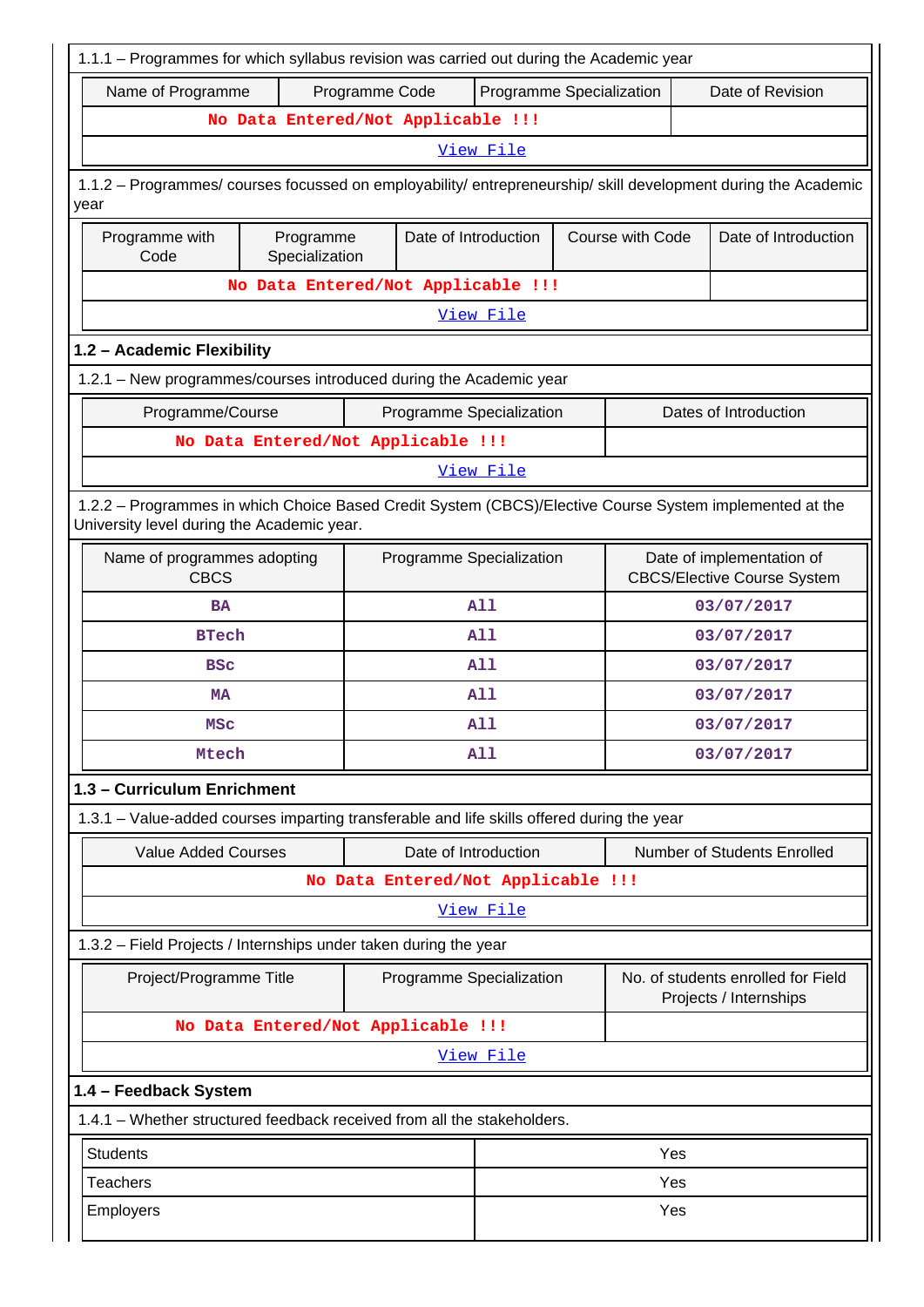| Alumni                     | Yes |
|----------------------------|-----|
| ∍<br>$   -$<br>rents<br>aı | Yes |

 1.4.2 – How the feedback obtained is being analyzed and utilized for overall development of the institution? (maximum 500 words)

### Feedback Obtained

**1. Process for Collecting Feedback from Stakeholders To gain a general understanding of the curriculum, teaching learning, LMS, Infrastructure, facilities, laboratory, library, Etc. Feedback collected during the year 2017-18 from the Students, parents, alumni, and teachers for the development of whole institution. The 3600 feedback collected by the institution and analysed along with the action taken report. 2. Analysis of Reactions and Action Taken The IQACs data collection was sorted and aggregated prior to writing the analysis report. The data was then transformed to chart form and encoded for optimal interpretation. The analysis is performed on a year-by-year basis as well as on a parameter-by-parameter basis. All stakeholders concerns are taken into account with great care and attention. The teachers discussed and evaluated the curriculum recommendations received from various sectors. The proposals were gathered for distribution to instructors who serve on various Boards of Studies and Syllabus Revision Committees, as well as those who attended the Universitys Syllabus Revision Workshops. Appropriate suggestions were created and disseminated to ensure that issues were addressed properly. ht tps://docs.google.com/document/d/1IrJ93hcJEEndW0VA7hyyZIwfvId4KQZ/edit?uspsharingouid109036456129450893256rtpoftruesdtrue**

# **CRITERION II – TEACHING- LEARNING AND EVALUATION**

### **2.1 – Student Enrolment and Profile**

2.1.1 – Demand Ratio during the year

| Name of the<br>Programme             | Programme<br>Specialization                                                                                                                               |  |                                                              | Number of seats<br>available                                                                     |  | Number of<br>Application received                                                                | <b>Students Enrolled</b>                                    |     |
|--------------------------------------|-----------------------------------------------------------------------------------------------------------------------------------------------------------|--|--------------------------------------------------------------|--------------------------------------------------------------------------------------------------|--|--------------------------------------------------------------------------------------------------|-------------------------------------------------------------|-----|
|                                      | No Data Entered/Not Applicable !!!                                                                                                                        |  |                                                              |                                                                                                  |  |                                                                                                  |                                                             |     |
|                                      |                                                                                                                                                           |  |                                                              | View File                                                                                        |  |                                                                                                  |                                                             |     |
|                                      | 2.2 - Catering to Student Diversity                                                                                                                       |  |                                                              |                                                                                                  |  |                                                                                                  |                                                             |     |
|                                      | 2.2.1 - Student - Full time teacher ratio (current year data)                                                                                             |  |                                                              |                                                                                                  |  |                                                                                                  |                                                             |     |
| Year                                 | Number of<br>students enrolled<br>in the institution<br>(UG)                                                                                              |  | Number of<br>students enrolled<br>in the institution<br>(PG) | Number of<br>fulltime teachers<br>available in the<br>institution<br>teaching only UG<br>courses |  | Number of<br>fulltime teachers<br>available in the<br>institution<br>teaching only PG<br>courses | Number of<br>teachers<br>teaching both UG<br>and PG courses |     |
| 2017                                 | 4871                                                                                                                                                      |  | 2291                                                         | 341                                                                                              |  | 83                                                                                               |                                                             | 597 |
|                                      | 2.3 - Teaching - Learning Process                                                                                                                         |  |                                                              |                                                                                                  |  |                                                                                                  |                                                             |     |
|                                      | 2.3.1 – Percentage of teachers using ICT for effective teaching with Learning Management Systems (LMS), E-<br>learning resources etc. (current year data) |  |                                                              |                                                                                                  |  |                                                                                                  |                                                             |     |
| Number of<br><b>Teachers on Roll</b> | Number of<br>teachers using<br>ICT (LMS, e-<br>Resources)                                                                                                 |  | <b>ICT Tools and</b><br>resources<br>available               | Number of ICT<br>enabled<br>Classrooms                                                           |  | Numberof smart<br>classrooms                                                                     | E-resources and<br>techniques used                          |     |
| 597                                  | 550                                                                                                                                                       |  | 224                                                          | 202                                                                                              |  | 52                                                                                               |                                                             | 47  |
|                                      |                                                                                                                                                           |  |                                                              | View File of ICT Tools and resources                                                             |  |                                                                                                  |                                                             |     |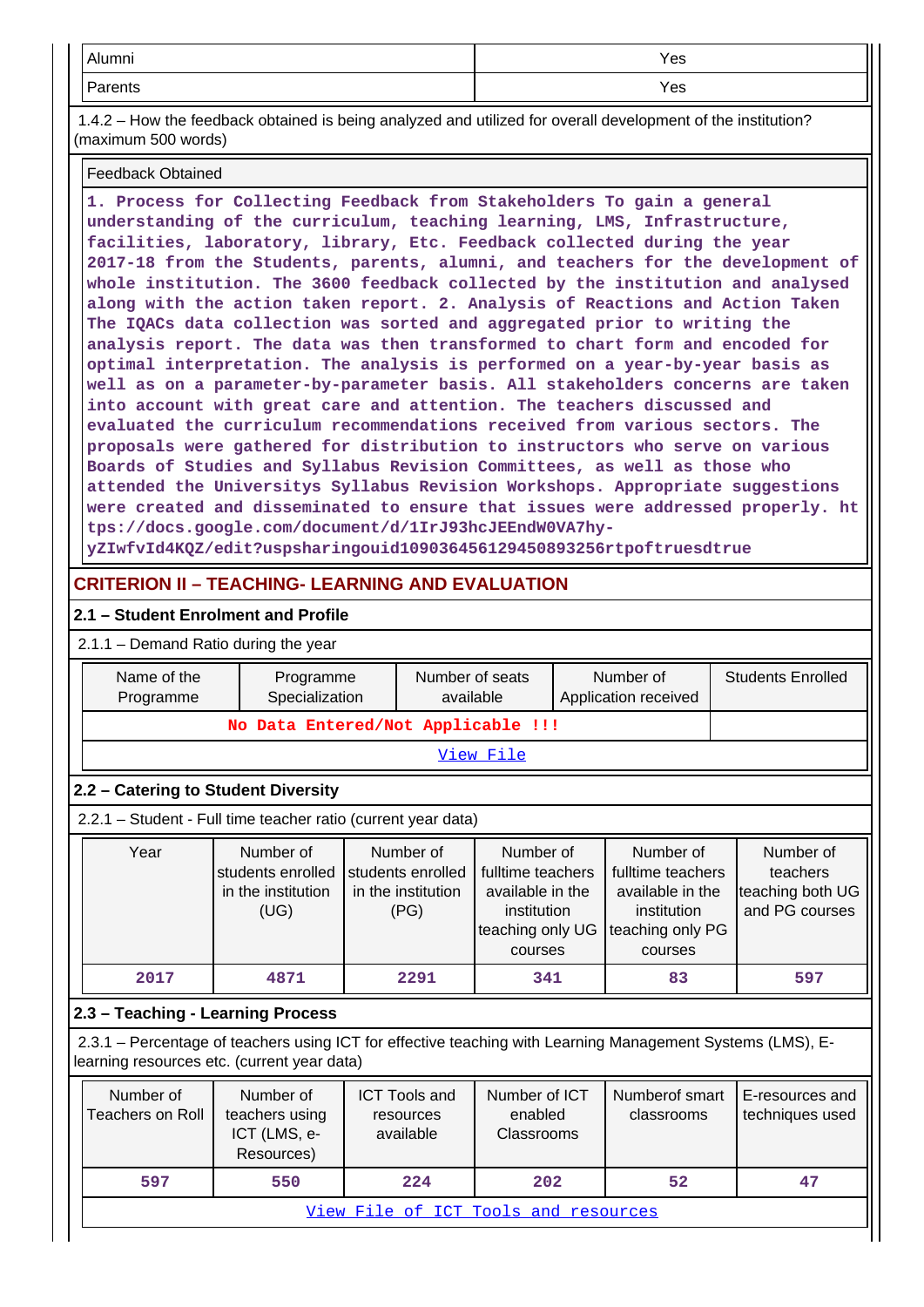### [View File of E-resources and techniques used](https://assessmentonline.naac.gov.in/public/Postacc/e_resource/9732_e_resource_1640798176.xlsx)

### 2.3.2 – Students mentoring system available in the institution? Give details. (maximum 500 words)

 Students admitted in the University are often from different backgrounds and the programs selected by them are sometimes not aligned with the educational background. All students are admitted in the University by clearing admission test, which is the criterion for admission. The results of the admission test are considered as a basic idea the faculties on rely on to identify the slow and advanced learners. Bridge course is arranged for all students in the beginning of their Program to ensure that all the students from different backgrounds share the same knowledge pool. On the commencement of classes, the teachers evaluate the learning abilities of the students by direct assessment such as internal assessment, exams, tests, viva, open book test, etc. and indirect assessment such as projects, practical examination, group discussion, presentation etc. Slow learners identified are given special attention to by arranging remedial classes outside class hours. These classes are conducted as and when the faculty feels it is necessary for special attention for the slow learners, such as before exams, or during times when they are having difficulty understanding. Students are also mentored to identify if there is a problem area and solve it. Advanced learners are identified based on direct and indirect assessment by the faculty, and adequate and appropriate support is given to them to support them. Advanced learners are provided with extra study materials and library access hours etc. They are encouraged to work with the faculty on the projects they are working on and assist them. Opportunities to be a part of short research projects are provided and the students are encouraged to take them up. Advanced learners are also encouraged to take seminars and presentations in the class, thus promoting peer learning, which in turn helps the slow learners too. The students also get support of study materials and course materials available on the go, in the mobile app for LMS. Online assignments and MCQs are available on the LMS software, which helps the staff assess the learning abilities of the students efficiently and continuously.

| Number of students enrolled in the<br>institution | Number of fulltime teachers | Mentor: Mentee Ratio |
|---------------------------------------------------|-----------------------------|----------------------|
| 7162                                              | 597                         | 1:12                 |

### **2.4 – Teacher Profile and Quality**

2.4.1 – Number of full time teachers appointed during the year

| No. of sanctioned<br>positions | No. of filled positions | Vacant positions | Positions filled during<br>the current year | No. of faculty with<br>Ph.D |
|--------------------------------|-------------------------|------------------|---------------------------------------------|-----------------------------|
| 548                            | 597                     | Nill             |                                             | 129                         |

 2.4.2 – Honours and recognition received by teachers (received awards, recognition, fellowships at State, National, International level from Government, recognised bodies during the year )

| Year of Award | Name of full time teachers<br>receiving awards from<br>state level, national level,<br>international level | Designation | Name of the award,<br>fellowship, received from<br>Government or recognized<br>bodies |  |  |  |
|---------------|------------------------------------------------------------------------------------------------------------|-------------|---------------------------------------------------------------------------------------|--|--|--|
|               | No Data Entered/Not Applicable !!!                                                                         |             |                                                                                       |  |  |  |

[View File](https://assessmentonline.naac.gov.in/public/Postacc/Honours_recieved/9732_Honours_recieved_1640794968.xlsx)

### **2.5 – Evaluation Process and Reforms**

 2.5.1 – Number of days from the date of semester-end/ year- end examination till the declaration of results during the year

| Programme Name             | Programme Code                                                                                       | Semester/year                      | semester-end/year-<br>end examination | Last date of the last Date of declaration of<br>results of semester-<br>end/year-end<br>examination |  |  |
|----------------------------|------------------------------------------------------------------------------------------------------|------------------------------------|---------------------------------------|-----------------------------------------------------------------------------------------------------|--|--|
|                            |                                                                                                      | No Data Entered/Not Applicable !!! |                                       |                                                                                                     |  |  |
| View File                  |                                                                                                      |                                    |                                       |                                                                                                     |  |  |
| $\Omega$ $\Gamma$ $\Omega$ | Average perception of Ctudent complete lariousness about avaluation oscient total number canographic |                                    |                                       |                                                                                                     |  |  |

 2.5.2 – Average percentage of Student complaints/grievances about evaluation against total number appeared in the examinations during the year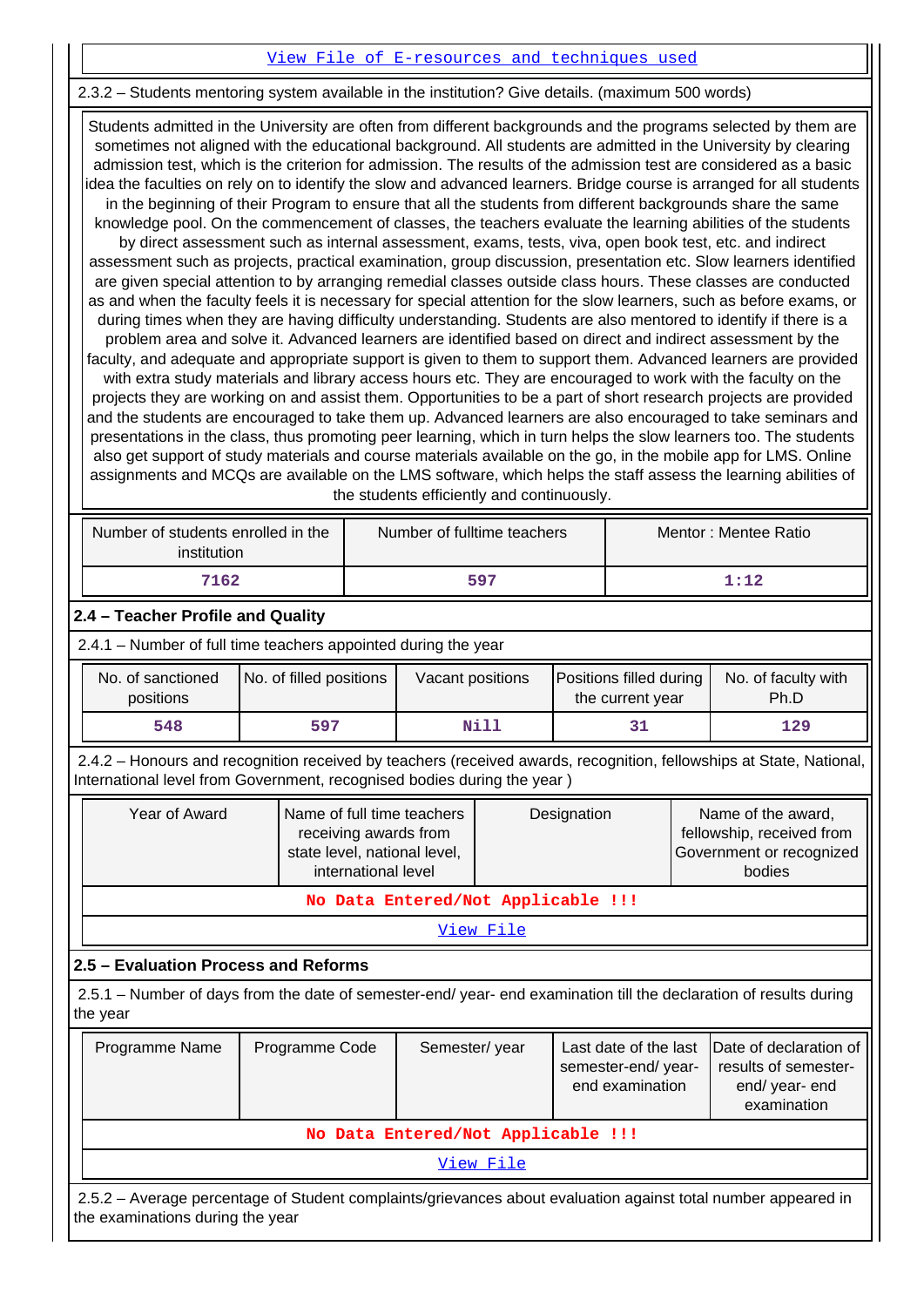| Number of complaints or grievances<br>about evaluation                                                                                                                                                 |                                                  | Total number of students appeared                                                                                                                                    | in the examination            |  |                           | Percentage                                                                   |
|--------------------------------------------------------------------------------------------------------------------------------------------------------------------------------------------------------|--------------------------------------------------|----------------------------------------------------------------------------------------------------------------------------------------------------------------------|-------------------------------|--|---------------------------|------------------------------------------------------------------------------|
| 46                                                                                                                                                                                                     |                                                  |                                                                                                                                                                      | 6589                          |  |                           | 0.69                                                                         |
|                                                                                                                                                                                                        | 2.6 - Student Performance and Learning Outcomes  |                                                                                                                                                                      |                               |  |                           |                                                                              |
| 2.6.1 – Program outcomes, program specific outcomes and course outcomes for all programs offered by the<br>institution are stated and displayed in website of the institution (to provide the weblink) |                                                  |                                                                                                                                                                      |                               |  |                           |                                                                              |
| https://drive.google.com/open?id=1WnmFOhAlsp2Ldmv-pJyXv SRxjew6Rdm                                                                                                                                     |                                                  |                                                                                                                                                                      |                               |  |                           |                                                                              |
| 2.6.2 - Pass percentage of students                                                                                                                                                                    |                                                  |                                                                                                                                                                      |                               |  |                           |                                                                              |
| Programme<br>Code                                                                                                                                                                                      | Programme<br>Name                                | Number of<br>Number of<br>Programme<br>Specialization<br>students passed<br>students<br>in final year<br>appeared in the<br>examination<br>final year<br>examination |                               |  | Pass Percentage           |                                                                              |
|                                                                                                                                                                                                        |                                                  | No Data Entered/Not Applicable !!!                                                                                                                                   |                               |  |                           |                                                                              |
|                                                                                                                                                                                                        |                                                  |                                                                                                                                                                      | View File                     |  |                           |                                                                              |
| 2.7 - Student Satisfaction Survey                                                                                                                                                                      |                                                  |                                                                                                                                                                      |                               |  |                           |                                                                              |
| 2.7.1 - Student Satisfaction Survey (SSS) on overall institutional performance (Institution may design the<br>questionnaire) (results and details be provided as weblink)                              |                                                  |                                                                                                                                                                      |                               |  |                           |                                                                              |
|                                                                                                                                                                                                        |                                                  | p=sharing&ouid=109036456129450893256&rtpof=true&sd=true                                                                                                              |                               |  |                           | https://docs.google.com/document/d/11JFEYtXs8VM4h goiFKfjR5R3etOghaG/edit?us |
| <b>CRITERION III - RESEARCH, INNOVATIONS AND EXTENSION</b>                                                                                                                                             |                                                  |                                                                                                                                                                      |                               |  |                           |                                                                              |
| 3.1 - Promotion of Research and Facilities                                                                                                                                                             |                                                  |                                                                                                                                                                      |                               |  |                           |                                                                              |
| 3.1.1 - Teachers awarded National/International fellowship for advanced studies/ research during the year                                                                                              |                                                  |                                                                                                                                                                      |                               |  |                           |                                                                              |
| <b>Type</b>                                                                                                                                                                                            | Name of the teacher<br>awarded the<br>fellowship |                                                                                                                                                                      | Name of the award             |  | Date of award             | Awarding agency                                                              |
|                                                                                                                                                                                                        |                                                  | No Data Entered/Not Applicable !!!                                                                                                                                   |                               |  |                           |                                                                              |
|                                                                                                                                                                                                        |                                                  |                                                                                                                                                                      | View File                     |  |                           |                                                                              |
| 3.1.2 - Number of JRFs, SRFs, Post Doctoral Fellows, Research Associates and other fellows in the Institution<br>enrolled during the year                                                              |                                                  |                                                                                                                                                                      |                               |  |                           |                                                                              |
| Name of Research fellowship                                                                                                                                                                            |                                                  |                                                                                                                                                                      | Duration of the fellowship    |  |                           | <b>Funding Agency</b>                                                        |
|                                                                                                                                                                                                        |                                                  | No Data Entered/Not Applicable !!!                                                                                                                                   |                               |  |                           |                                                                              |
|                                                                                                                                                                                                        |                                                  |                                                                                                                                                                      | View File                     |  |                           |                                                                              |
| 3.2 - Resource Mobilization for Research                                                                                                                                                               |                                                  |                                                                                                                                                                      |                               |  |                           |                                                                              |
| 3.2.1 - Research funds sanctioned and received from various agencies, industry and other organisations                                                                                                 |                                                  |                                                                                                                                                                      |                               |  |                           |                                                                              |
| Nature of the Project                                                                                                                                                                                  | Duration                                         |                                                                                                                                                                      | Name of the funding<br>agency |  | Total grant<br>sanctioned | Amount received<br>during the year                                           |
|                                                                                                                                                                                                        |                                                  | No Data Entered/Not Applicable !!!                                                                                                                                   |                               |  |                           |                                                                              |
|                                                                                                                                                                                                        |                                                  |                                                                                                                                                                      | View File                     |  |                           |                                                                              |
| 3.3 - Innovation Ecosystem                                                                                                                                                                             |                                                  |                                                                                                                                                                      |                               |  |                           |                                                                              |
| 3.3.1 – Workshops/Seminars Conducted on Intellectual Property Rights (IPR) and Industry-Academia Innovative<br>practices during the year                                                               |                                                  |                                                                                                                                                                      |                               |  |                           |                                                                              |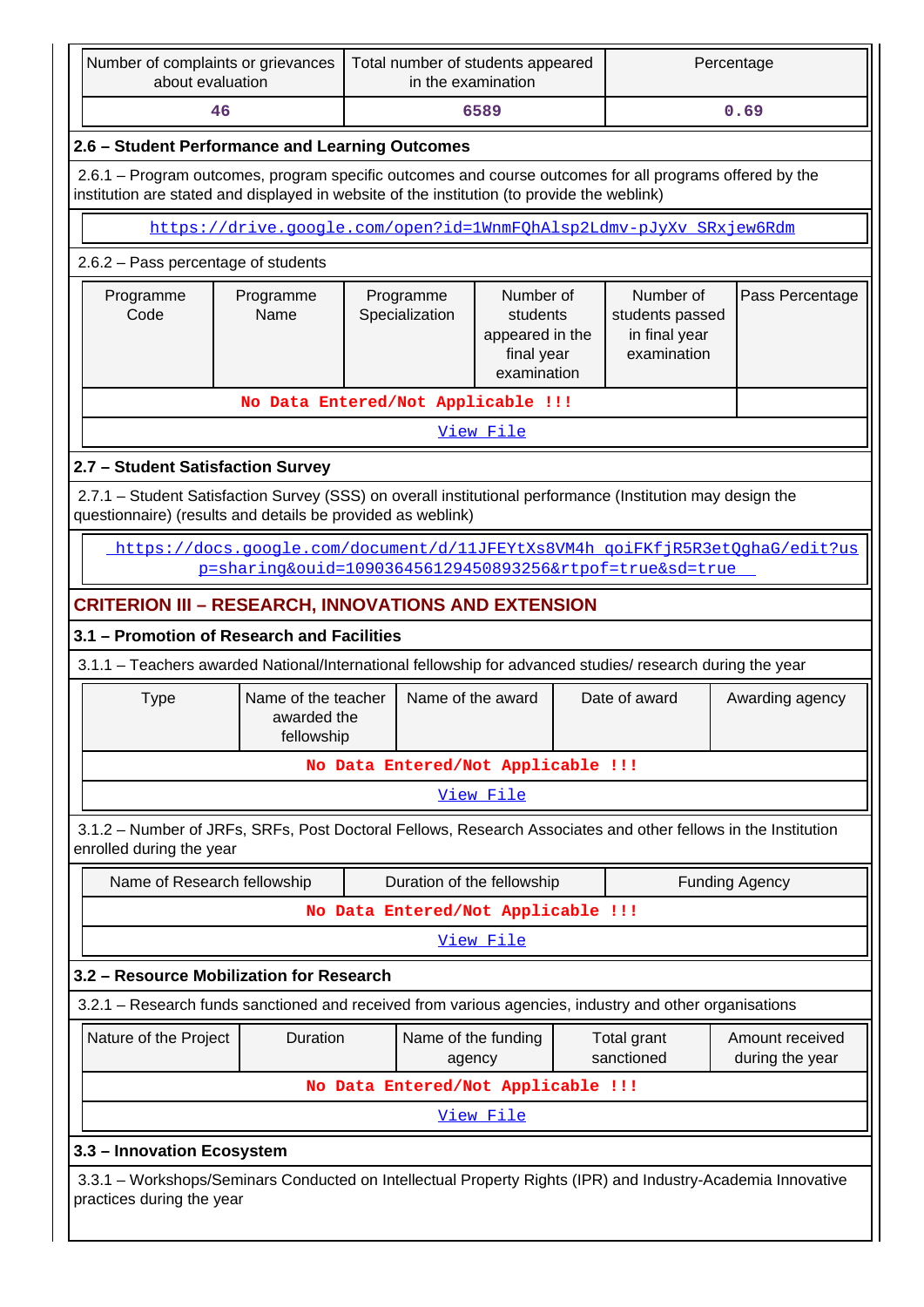|                                                                                                   | Title of workshop/seminar                             |                            |                         | Name of the Dept.                                                                                                  |                       |                      |                         | Date |                                   |
|---------------------------------------------------------------------------------------------------|-------------------------------------------------------|----------------------------|-------------------------|--------------------------------------------------------------------------------------------------------------------|-----------------------|----------------------|-------------------------|------|-----------------------------------|
|                                                                                                   |                                                       |                            |                         | No Data Entered/Not Applicable !!!                                                                                 |                       |                      |                         |      |                                   |
|                                                                                                   |                                                       |                            |                         |                                                                                                                    | View File             |                      |                         |      |                                   |
|                                                                                                   |                                                       |                            |                         | 3.3.2 - Awards for Innovation won by Institution/Teachers/Research scholars/Students during the year               |                       |                      |                         |      |                                   |
|                                                                                                   | Title of the innovation                               |                            | Name of Awardee         | Awarding Agency                                                                                                    |                       |                      | Date of award           |      | Category                          |
|                                                                                                   |                                                       |                            |                         | No Data Entered/Not Applicable !!!                                                                                 |                       |                      |                         |      |                                   |
|                                                                                                   |                                                       |                            |                         |                                                                                                                    | View File             |                      |                         |      |                                   |
|                                                                                                   |                                                       |                            |                         | 3.3.3 - No. of Incubation centre created, start-ups incubated on campus during the year                            |                       |                      |                         |      |                                   |
| Incubation<br>Name of the<br>Nature of Start-<br>Name<br>Sponsered By<br>Center<br>Start-up<br>up |                                                       |                            | Date of<br>Commencement |                                                                                                                    |                       |                      |                         |      |                                   |
|                                                                                                   |                                                       |                            |                         | No Data Entered/Not Applicable !!!                                                                                 |                       |                      |                         |      |                                   |
|                                                                                                   |                                                       |                            |                         |                                                                                                                    | View File             |                      |                         |      |                                   |
|                                                                                                   | 3.4 - Research Publications and Awards                |                            |                         |                                                                                                                    |                       |                      |                         |      |                                   |
|                                                                                                   | $3.4.1$ – Ph. Ds awarded during the year              |                            |                         |                                                                                                                    |                       |                      |                         |      |                                   |
|                                                                                                   |                                                       | Name of the Department     |                         |                                                                                                                    |                       |                      | Number of PhD's Awarded |      |                                   |
| National Institute of Medical<br>1<br>Sciences and Research                                       |                                                       |                            |                         |                                                                                                                    |                       |                      |                         |      |                                   |
|                                                                                                   | Nims Institute of Engineering and<br>16<br>Technology |                            |                         |                                                                                                                    |                       |                      |                         |      |                                   |
|                                                                                                   | Nims Institute of Management and<br>6<br>Commerce     |                            |                         |                                                                                                                    |                       |                      |                         |      |                                   |
|                                                                                                   |                                                       | Nims Institute of Pharmacy |                         |                                                                                                                    |                       |                      | 23                      |      |                                   |
|                                                                                                   |                                                       | Sciences                   |                         | Nims School of Humanities and Social                                                                               | 14                    |                      |                         |      |                                   |
|                                                                                                   |                                                       | Nims Nursing College       |                         |                                                                                                                    |                       |                      | 1                       |      |                                   |
|                                                                                                   |                                                       |                            |                         | 3.4.2 - Research Publications in the Journals notified on UGC website during the year                              |                       |                      |                         |      |                                   |
|                                                                                                   | <b>Type</b>                                           |                            |                         | Department                                                                                                         | Number of Publication |                      |                         |      | Average Impact Factor (if<br>any) |
|                                                                                                   |                                                       |                            |                         | No Data Entered/Not Applicable !!!                                                                                 |                       |                      |                         |      |                                   |
|                                                                                                   |                                                       |                            |                         |                                                                                                                    | View File             |                      |                         |      |                                   |
|                                                                                                   | Proceedings per Teacher during the year               |                            |                         | 3.4.3 - Books and Chapters in edited Volumes / Books published, and papers in National/International Conference    |                       |                      |                         |      |                                   |
|                                                                                                   |                                                       | Department                 |                         |                                                                                                                    |                       |                      | Number of Publication   |      |                                   |
|                                                                                                   |                                                       |                            |                         | No Data Entered/Not Applicable !!!                                                                                 |                       |                      |                         |      |                                   |
|                                                                                                   |                                                       |                            |                         |                                                                                                                    | View File             |                      |                         |      |                                   |
|                                                                                                   |                                                       |                            |                         | 3.4.4 - Patents published/awarded/applied during the year                                                          |                       |                      |                         |      |                                   |
|                                                                                                   | <b>Patent Details</b>                                 |                            |                         | Patent status                                                                                                      |                       | <b>Patent Number</b> |                         |      | Date of Award                     |
|                                                                                                   | <b>Nill</b>                                           |                            |                         | Nill                                                                                                               |                       | Nill                 |                         |      | Nill                              |
|                                                                                                   |                                                       |                            |                         |                                                                                                                    | No file uploaded.     |                      |                         |      |                                   |
|                                                                                                   | Web of Science or PubMed/ Indian Citation Index       |                            |                         | 3.4.5 - Bibliometrics of the publications during the last academic year based on average citation index in Scopus/ |                       |                      |                         |      |                                   |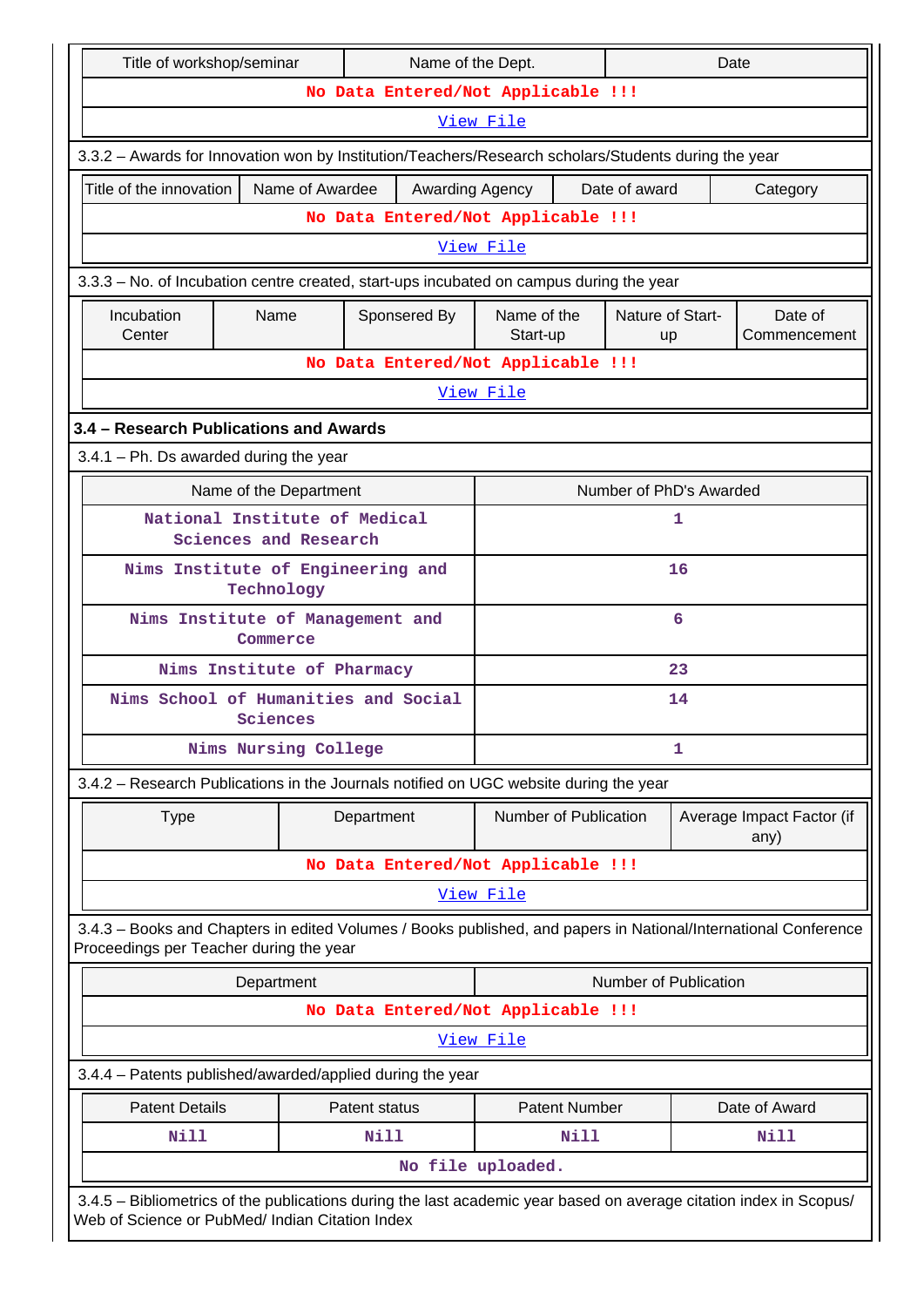| Title of the<br>Paper                     | Name of<br>Author                                                                                                                                      | Title of journal                                                                                                                                                                                                   | Year of<br>publication       |                  | <b>Citation Index</b>                                    | Institutional<br>affiliation as<br>mentioned in<br>the publication |  | Number of<br>citations<br>excluding self<br>citation               |
|-------------------------------------------|--------------------------------------------------------------------------------------------------------------------------------------------------------|--------------------------------------------------------------------------------------------------------------------------------------------------------------------------------------------------------------------|------------------------------|------------------|----------------------------------------------------------|--------------------------------------------------------------------|--|--------------------------------------------------------------------|
|                                           |                                                                                                                                                        | No Data Entered/Not Applicable !!!                                                                                                                                                                                 |                              |                  |                                                          |                                                                    |  |                                                                    |
|                                           |                                                                                                                                                        |                                                                                                                                                                                                                    | View File                    |                  |                                                          |                                                                    |  |                                                                    |
|                                           |                                                                                                                                                        | 3.4.6 - h-Index of the Institutional Publications during the year. (based on Scopus/ Web of science)                                                                                                               |                              |                  |                                                          |                                                                    |  |                                                                    |
| Title of the<br>Paper                     | Name of<br>Title of journal<br>Author                                                                                                                  |                                                                                                                                                                                                                    | Year of<br>publication       |                  | h-index                                                  | Number of<br>citations<br>excluding self<br>citation               |  | Institutional<br>affiliation as<br>mentioned in<br>the publication |
|                                           |                                                                                                                                                        | No Data Entered/Not Applicable !!!                                                                                                                                                                                 |                              |                  |                                                          |                                                                    |  |                                                                    |
|                                           |                                                                                                                                                        |                                                                                                                                                                                                                    |                              | View File        |                                                          |                                                                    |  |                                                                    |
|                                           |                                                                                                                                                        | 3.4.7 - Faculty participation in Seminars/Conferences and Symposia during the year                                                                                                                                 |                              |                  |                                                          |                                                                    |  |                                                                    |
| Number of Faculty                         |                                                                                                                                                        | International                                                                                                                                                                                                      | National                     |                  | <b>State</b>                                             |                                                                    |  | Local                                                              |
|                                           |                                                                                                                                                        | No Data Entered/Not Applicable !!!                                                                                                                                                                                 |                              |                  |                                                          |                                                                    |  |                                                                    |
|                                           |                                                                                                                                                        |                                                                                                                                                                                                                    |                              | View File        |                                                          |                                                                    |  |                                                                    |
| 3.5 - Consultancy                         |                                                                                                                                                        |                                                                                                                                                                                                                    |                              |                  |                                                          |                                                                    |  |                                                                    |
|                                           |                                                                                                                                                        | 3.5.1 - Revenue generated from Consultancy during the year                                                                                                                                                         |                              |                  |                                                          |                                                                    |  |                                                                    |
|                                           | Name of the Consultan(s)<br>Name of consultancy<br>Consulting/Sponsoring<br>Revenue generated<br>(amount in rupees)<br>department<br>Agency<br>project |                                                                                                                                                                                                                    |                              |                  |                                                          |                                                                    |  |                                                                    |
|                                           |                                                                                                                                                        | No Data Entered/Not Applicable !!!                                                                                                                                                                                 |                              |                  |                                                          |                                                                    |  |                                                                    |
|                                           |                                                                                                                                                        |                                                                                                                                                                                                                    |                              | View File        |                                                          |                                                                    |  |                                                                    |
|                                           |                                                                                                                                                        | 3.5.2 – Revenue generated from Corporate Training by the institution during the year                                                                                                                               |                              |                  |                                                          |                                                                    |  |                                                                    |
| Name of the<br>Consultan(s)<br>department |                                                                                                                                                        | Title of the<br>programme                                                                                                                                                                                          | Agency seeking /<br>training |                  | Revenue generated<br>(amount in rupees)                  |                                                                    |  | Number of trainees                                                 |
|                                           |                                                                                                                                                        | No Data Entered/Not Applicable !!!                                                                                                                                                                                 |                              |                  |                                                          |                                                                    |  |                                                                    |
|                                           |                                                                                                                                                        |                                                                                                                                                                                                                    |                              | View File        |                                                          |                                                                    |  |                                                                    |
| 3.6 - Extension Activities                |                                                                                                                                                        |                                                                                                                                                                                                                    |                              |                  |                                                          |                                                                    |  |                                                                    |
|                                           |                                                                                                                                                        | 3.6.1 – Number of extension and outreach programmes conducted in collaboration with industry, community and<br>Non- Government Organisations through NSS/NCC/Red cross/Youth Red Cross (YRC) etc., during the year |                              |                  |                                                          |                                                                    |  |                                                                    |
| Title of the activities                   |                                                                                                                                                        | Organising unit/agency/<br>collaborating agency                                                                                                                                                                    |                              |                  | Number of teachers<br>participated in such<br>activities |                                                                    |  | Number of students<br>participated in such<br>activities           |
|                                           |                                                                                                                                                        | No Data Entered/Not Applicable !!!                                                                                                                                                                                 |                              |                  |                                                          |                                                                    |  |                                                                    |
|                                           |                                                                                                                                                        |                                                                                                                                                                                                                    |                              | <u>View File</u> |                                                          |                                                                    |  |                                                                    |
| during the year                           |                                                                                                                                                        | 3.6.2 - Awards and recognition received for extension activities from Government and other recognized bodies                                                                                                       |                              |                  |                                                          |                                                                    |  |                                                                    |
| Name of the activity                      |                                                                                                                                                        | Award/Recognition                                                                                                                                                                                                  |                              |                  | <b>Awarding Bodies</b>                                   |                                                                    |  | Number of students<br><b>Benefited</b>                             |
|                                           |                                                                                                                                                        | No Data Entered/Not Applicable !!!                                                                                                                                                                                 |                              |                  |                                                          |                                                                    |  |                                                                    |
|                                           |                                                                                                                                                        |                                                                                                                                                                                                                    |                              | View File        |                                                          |                                                                    |  |                                                                    |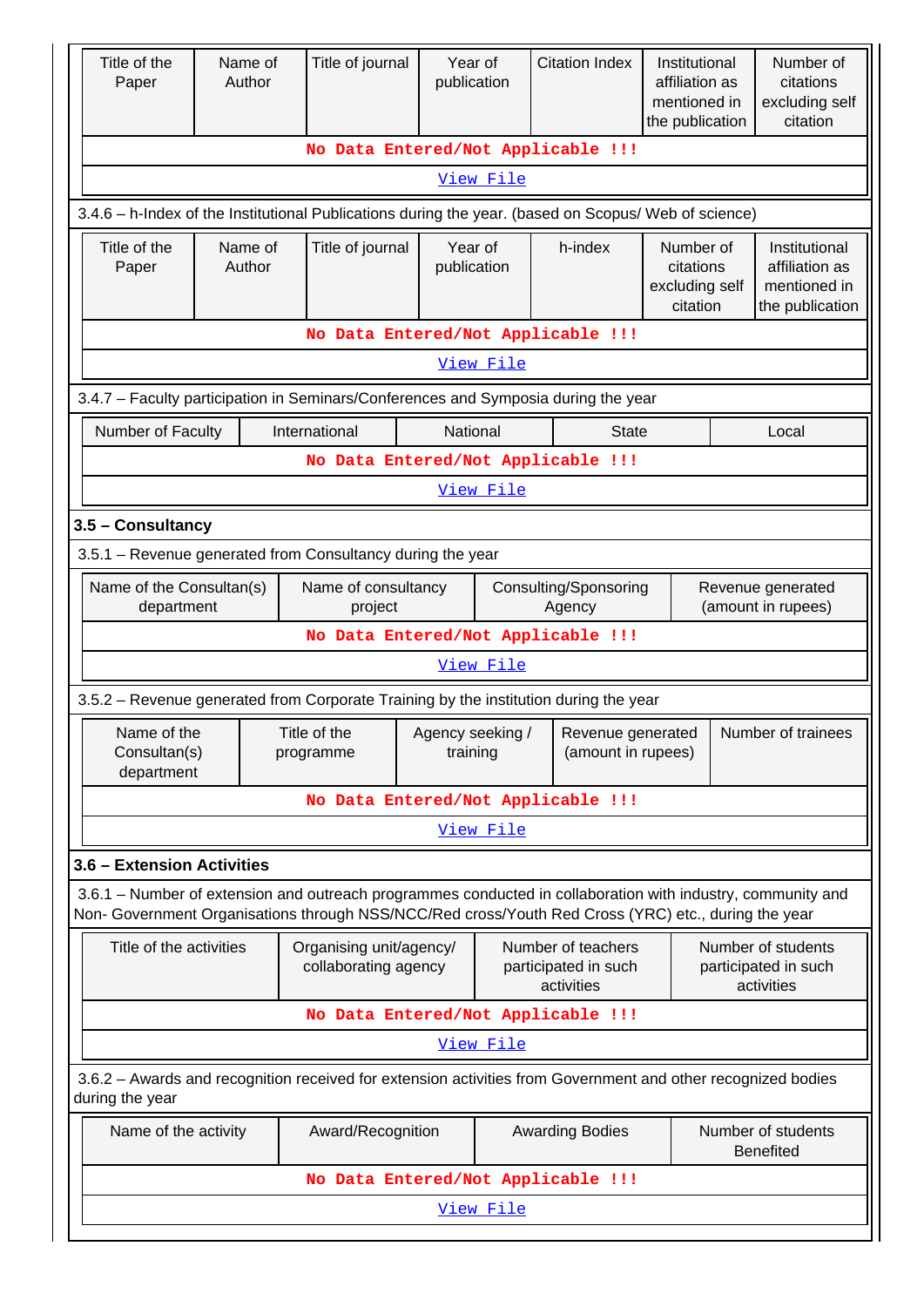| 3.6.3 - Students participating in extension activities with Government Organisations, Non-Government<br>Organisations and programmes such as Swachh Bharat, Aids Awareness, Gender Issue, etc. during the year |                   |                                                    |                      |                      |                                    |                                                         |                                |                                                           |                                                         |
|----------------------------------------------------------------------------------------------------------------------------------------------------------------------------------------------------------------|-------------------|----------------------------------------------------|----------------------|----------------------|------------------------------------|---------------------------------------------------------|--------------------------------|-----------------------------------------------------------|---------------------------------------------------------|
| Name of the scheme                                                                                                                                                                                             |                   | Organising unit/Agen<br>cy/collaborating<br>agency |                      | Name of the activity |                                    | Number of teachers<br>participated in such<br>activites |                                |                                                           | Number of students<br>participated in such<br>activites |
|                                                                                                                                                                                                                |                   |                                                    |                      |                      | No Data Entered/Not Applicable !!! |                                                         |                                |                                                           |                                                         |
|                                                                                                                                                                                                                |                   |                                                    |                      |                      | View File                          |                                                         |                                |                                                           |                                                         |
| 3.7 - Collaborations                                                                                                                                                                                           |                   |                                                    |                      |                      |                                    |                                                         |                                |                                                           |                                                         |
| 3.7.1 – Number of Collaborative activities for research, faculty exchange, student exchange during the year                                                                                                    |                   |                                                    |                      |                      |                                    |                                                         |                                |                                                           |                                                         |
| Nature of activity<br>Participant                                                                                                                                                                              |                   |                                                    |                      |                      | Source of financial support        |                                                         |                                |                                                           | Duration                                                |
| No Data Entered/Not Applicable !!!                                                                                                                                                                             |                   |                                                    |                      |                      |                                    |                                                         |                                |                                                           |                                                         |
|                                                                                                                                                                                                                |                   |                                                    |                      |                      | View File                          |                                                         |                                |                                                           |                                                         |
| 3.7.2 - Linkages with institutions/industries for internship, on-the- job training, project work, sharing of research<br>facilities etc. during the year                                                       |                   |                                                    |                      |                      |                                    |                                                         |                                |                                                           |                                                         |
| Nature of linkage<br>Title of the<br>Name of the<br>linkage<br>partnering<br>institution/<br>industry<br>/research lab<br>with contact<br>details                                                              |                   |                                                    | <b>Duration From</b> |                      | <b>Duration To</b>                 |                                                         | Participant                    |                                                           |                                                         |
| No Data Entered/Not Applicable !!!                                                                                                                                                                             |                   |                                                    |                      |                      |                                    |                                                         |                                |                                                           |                                                         |
|                                                                                                                                                                                                                |                   |                                                    |                      |                      | View File                          |                                                         |                                |                                                           |                                                         |
| 3.7.3 - MoUs signed with institutions of national, international importance, other universities, industries, corporate<br>houses etc. during the year                                                          |                   |                                                    |                      |                      |                                    |                                                         |                                |                                                           |                                                         |
| Organisation                                                                                                                                                                                                   |                   |                                                    | Date of MoU signed   |                      | Purpose/Activities                 |                                                         |                                | Number of<br>students/teachers<br>participated under MoUs |                                                         |
|                                                                                                                                                                                                                |                   |                                                    |                      |                      | No Data Entered/Not Applicable !!! |                                                         |                                |                                                           |                                                         |
|                                                                                                                                                                                                                |                   |                                                    |                      |                      | View File                          |                                                         |                                |                                                           |                                                         |
| <b>CRITERION IV - INFRASTRUCTURE AND LEARNING RESOURCES</b>                                                                                                                                                    |                   |                                                    |                      |                      |                                    |                                                         |                                |                                                           |                                                         |
| 4.1 - Physical Facilities                                                                                                                                                                                      |                   |                                                    |                      |                      |                                    |                                                         |                                |                                                           |                                                         |
| 4.1.1 - Budget allocation, excluding salary for infrastructure augmentation during the year                                                                                                                    |                   |                                                    |                      |                      |                                    |                                                         |                                |                                                           |                                                         |
| Budget allocated for infrastructure augmentation                                                                                                                                                               |                   |                                                    |                      |                      |                                    |                                                         |                                |                                                           | Budget utilized for infrastructure development          |
|                                                                                                                                                                                                                |                   | 42452011                                           |                      |                      |                                    |                                                         |                                | 40452011                                                  |                                                         |
| 4.1.2 - Details of augmentation in infrastructure facilities during the year                                                                                                                                   |                   |                                                    |                      |                      |                                    |                                                         |                                |                                                           |                                                         |
|                                                                                                                                                                                                                | <b>Facilities</b> |                                                    |                      |                      |                                    |                                                         | <b>Existing or Newly Added</b> |                                                           |                                                         |
|                                                                                                                                                                                                                |                   | Campus Area                                        |                      |                      |                                    |                                                         |                                | Newly Added                                               |                                                         |
|                                                                                                                                                                                                                |                   | Class rooms                                        |                      |                      |                                    |                                                         |                                | Newly Added                                               |                                                         |
| Classrooms with LCD facilities                                                                                                                                                                                 |                   |                                                    |                      |                      |                                    |                                                         |                                | Newly Added                                               |                                                         |
| Value of the equipment purchased<br>during the year (rs. in lakhs)                                                                                                                                             |                   |                                                    |                      |                      |                                    |                                                         |                                | Newly Added                                               |                                                         |
| Number of important equipments<br>purchased (Greater than 1-0 lakh)                                                                                                                                            |                   |                                                    |                      |                      |                                    |                                                         |                                | Newly Added                                               |                                                         |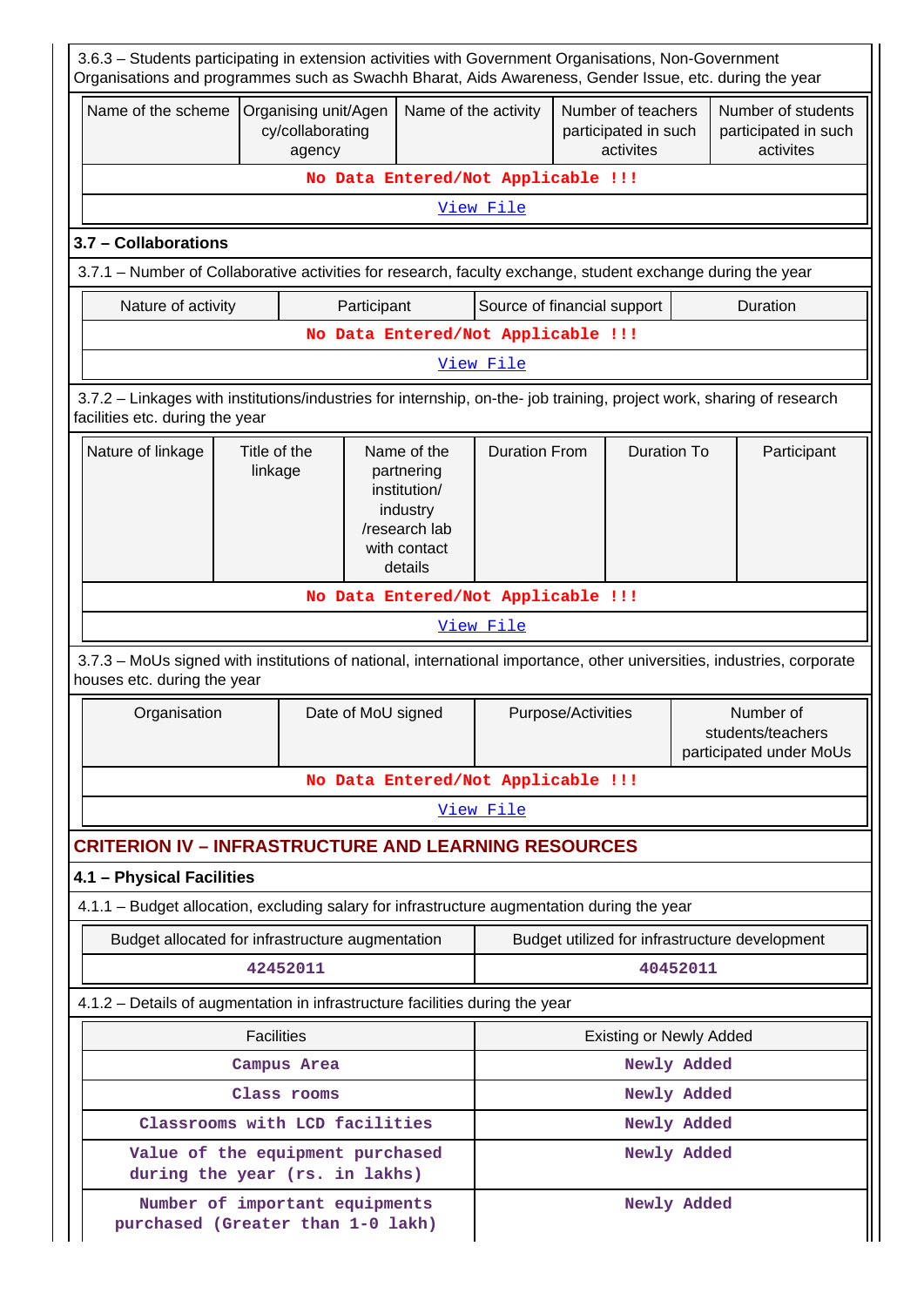|                                          |                                                                             |                 | during the current year                                                                                                                                                                                        |                            |                                                                               |                                          |                    |                                                     |               |
|------------------------------------------|-----------------------------------------------------------------------------|-----------------|----------------------------------------------------------------------------------------------------------------------------------------------------------------------------------------------------------------|----------------------------|-------------------------------------------------------------------------------|------------------------------------------|--------------------|-----------------------------------------------------|---------------|
|                                          |                                                                             |                 | Classrooms with Wi-Fi OR LAN                                                                                                                                                                                   |                            | Newly Added                                                                   |                                          |                    |                                                     |               |
|                                          |                                                                             | Others          |                                                                                                                                                                                                                |                            | Newly Added                                                                   |                                          |                    |                                                     |               |
|                                          |                                                                             |                 |                                                                                                                                                                                                                |                            | View File                                                                     |                                          |                    |                                                     |               |
| 4.2 - Library as a Learning Resource     |                                                                             |                 |                                                                                                                                                                                                                |                            |                                                                               |                                          |                    |                                                     |               |
|                                          | 4.2.1 - Library is automated {Integrated Library Management System (ILMS)}  |                 |                                                                                                                                                                                                                |                            |                                                                               |                                          |                    |                                                     |               |
|                                          | Name of the ILMS<br>Nature of automation (fully<br>or patially)<br>software |                 |                                                                                                                                                                                                                |                            | Version                                                                       |                                          | Year of automation |                                                     |               |
|                                          | Fully<br><b>ATHENAEM V5</b>                                                 |                 |                                                                                                                                                                                                                |                            |                                                                               | V <sub>5</sub>                           |                    | 2012                                                |               |
| 4.2.2 - Library Services                 |                                                                             |                 |                                                                                                                                                                                                                |                            |                                                                               |                                          |                    |                                                     |               |
| Library<br>Service Type                  |                                                                             |                 | Existing                                                                                                                                                                                                       |                            | Newly Added                                                                   |                                          |                    | Total                                               |               |
|                                          |                                                                             |                 | No Data Entered/Not Applicable !!!                                                                                                                                                                             |                            |                                                                               |                                          |                    |                                                     |               |
|                                          |                                                                             |                 |                                                                                                                                                                                                                |                            | View File                                                                     |                                          |                    |                                                     |               |
| (Learning Management System (LMS) etc    |                                                                             |                 | 4.2.3 - E-content developed by teachers such as: e-PG- Pathshala, CEC (under e-PG- Pathshala CEC (Under<br>Graduate) SWAYAM other MOOCs platform NPTEL/NMEICT/any other Government initiatives & institutional |                            |                                                                               |                                          |                    |                                                     |               |
|                                          | Name of the Teacher                                                         |                 | Name of the Module                                                                                                                                                                                             |                            |                                                                               | Platform on which module<br>is developed |                    | Date of launching e-<br>content                     |               |
|                                          |                                                                             |                 |                                                                                                                                                                                                                |                            | No Data Entered/Not Applicable !!!                                            |                                          |                    |                                                     |               |
|                                          |                                                                             |                 |                                                                                                                                                                                                                |                            | View File                                                                     |                                          |                    |                                                     |               |
| 4.3 - IT Infrastructure                  |                                                                             |                 |                                                                                                                                                                                                                |                            |                                                                               |                                          |                    |                                                     |               |
| 4.3.1 - Technology Upgradation (overall) |                                                                             |                 |                                                                                                                                                                                                                |                            |                                                                               |                                          |                    |                                                     |               |
| <b>Type</b>                              | <b>Total Co</b><br>mputers                                                  | Computer<br>Lab | Internet                                                                                                                                                                                                       | <b>Browsing</b><br>centers | Computer<br>Centers                                                           | Office                                   | Departme<br>nts    | Available<br><b>Bandwidt</b><br>h (MBPS/<br>GBPS)   | <b>Others</b> |
| Existin<br>g                             | 2430                                                                        | 28              | 2430                                                                                                                                                                                                           | 52                         | 7                                                                             | 84                                       | 69                 | 1000                                                | $\mathbf 0$   |
| Added                                    | 215                                                                         | 1               | 250                                                                                                                                                                                                            | $\mathbf{2}$               | 1                                                                             | 5                                        | $\mathbf{0}$       | $\mathbf 0$                                         | 0             |
| Total                                    | 2645                                                                        | 29              | 2680                                                                                                                                                                                                           | 54                         | 8                                                                             | 89                                       | 69                 | 1000                                                | $\mathbf 0$   |
|                                          |                                                                             |                 | 4.3.2 - Bandwidth available of internet connection in the Institution (Leased line)                                                                                                                            |                            |                                                                               |                                          |                    |                                                     |               |
|                                          |                                                                             |                 |                                                                                                                                                                                                                |                            | 1000 MBPS/ GBPS                                                               |                                          |                    |                                                     |               |
| 4.3.3 - Facility for e-content           |                                                                             |                 |                                                                                                                                                                                                                |                            |                                                                               |                                          |                    |                                                     |               |
|                                          |                                                                             |                 | Name of the e-content development facility                                                                                                                                                                     |                            |                                                                               |                                          | recording facility | Provide the link of the videos and media centre and |               |
|                                          |                                                                             |                 | University Media Centre                                                                                                                                                                                        |                            | https://docs.google.com/document/d/1EP4<br>bccNEdcjHla3KHYXGzW UbkLKND54/edit |                                          |                    |                                                     |               |
|                                          |                                                                             |                 | 4.4 - Maintenance of Campus Infrastructure                                                                                                                                                                     |                            |                                                                               |                                          |                    |                                                     |               |
| component, during the year               |                                                                             |                 | 4.4.1 – Expenditure incurred on maintenance of physical facilities and academic support facilities, excluding salary                                                                                           |                            |                                                                               |                                          |                    |                                                     |               |
|                                          | Assigned Budget on                                                          |                 | Expenditure incurred on                                                                                                                                                                                        |                            | Expenditure incurredon<br>Assigned budget on                                  |                                          |                    |                                                     |               |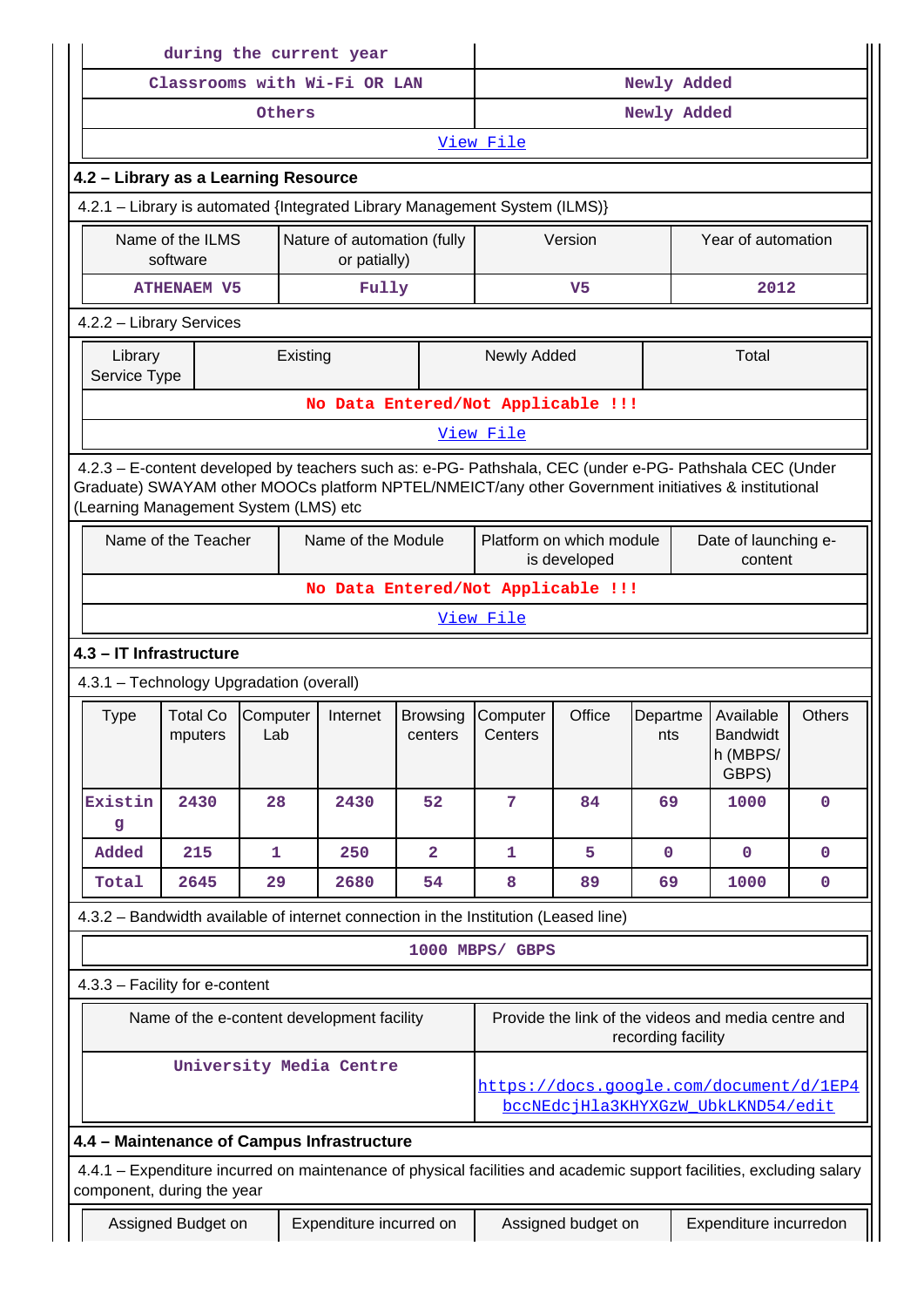| academic facilities | maintenance of academic<br>facilities | physical facilities | maintenance of physical<br>facilites |
|---------------------|---------------------------------------|---------------------|--------------------------------------|
| 60000000            | 658693002                             | 87436314            | 85436314                             |

 4.4.2 – Procedures and policies for maintaining and utilizing physical, academic and support facilities - laboratory, library, sports complex, computers, classrooms etc. (maximum 500 words) (information to be available in institutional Website, provide link)

 **• The Technical Support Team (TST) is responsible for the maintenance of computers and other accessories. • The Technical Support Team consists of computer operators, administrators and lab attendants. • The university also gives annual maintenance contract (AMCs) for repairing and supply of computer/ accessories • Purchase of new equipments/accessories is made during expansion/obsolescence/ up gradation mode. The university facilitates through procurement, training, repair and maintenance of its systems. The use of computer-aided teaching/learning materials is in the domain of individual teacher and department and the university supports these financially, whenever required or requisitioned. University avails the web resources through which it makes the classroom interaction more effective. • Since most students are techno-savvy, multi-media approaches are familiar as well as interesting for them. • The Audio-visual mode has always been an effective strategy which is more stimulating than blackboard learning or dictation of notes. • A student is motivated by his/her curiosity and is also able to access the material around a topic independently through e-resources and other resources. • Online interaction is also possible in the classroom. The college allows using laptops and students also use their smart phones to go online. There are established procedures and systems for utilizing and maintaining physical and academic support facilities such as library, sports facilities, computers and classrooms. Full time maintenance personnel are available to provide services such as electrical work, plumbing, furniture upkeep, building maintenance, gardening, maintenance of sports facilities and house-keeping. Technical support and maintenance are provided by Lab Assistants in the Management and Computer Science laboratories. Need based contracts are signed for equipment maintenance and college engineering works such as elevators, air conditioners, UPS and generators. There is also a team of house keeping staff and maintainence team that take care of maintaining all the facilities in the campus regularly. There is also repair personnel like electricians, carpenters etc avaialble in the campus. The University also makes sure there is painting , repair, maintainence work done whenever necessary. There are gardening staff available to take care of maintainence of plants, trees lawns etc. Regular watering and mowing is also taken care of by the same team There are separate staff for maintaining all the available sports facilities. They also take care**

**of alloting the equipments to the students when requested.**

[https://docs.google.com/document/d/1i5DcUPIs-](https://docs.google.com/document/d/1i5DcUPIs-RLwaln4pbZ7XRw9BOWWFHm7/edit?usp=sharing&ouid=109036456129450893256&rtpof=true&sd=true)[RLwaln4pbZ7XRw9BOWWFHm7/edit?usp=sharing&ouid=109036456129450893256&rtpof=true&sd=true](https://docs.google.com/document/d/1i5DcUPIs-RLwaln4pbZ7XRw9BOWWFHm7/edit?usp=sharing&ouid=109036456129450893256&rtpof=true&sd=true)

# **CRITERION V – STUDENT SUPPORT AND PROGRESSION**

## **5.1 – Student Support**

5.1.1 – Scholarships and Financial Support

|                                         | Name/Title of the scheme     | Number of students | Amount in Rupees |
|-----------------------------------------|------------------------------|--------------------|------------------|
| Financial Support<br>from institution   | Nims Scholarship             | 42                 | 3200000          |
| Financial Support<br>from Other Sources |                              |                    |                  |
| a) National                             | Bihar Student<br>Credit Card | 16                 | 1724000          |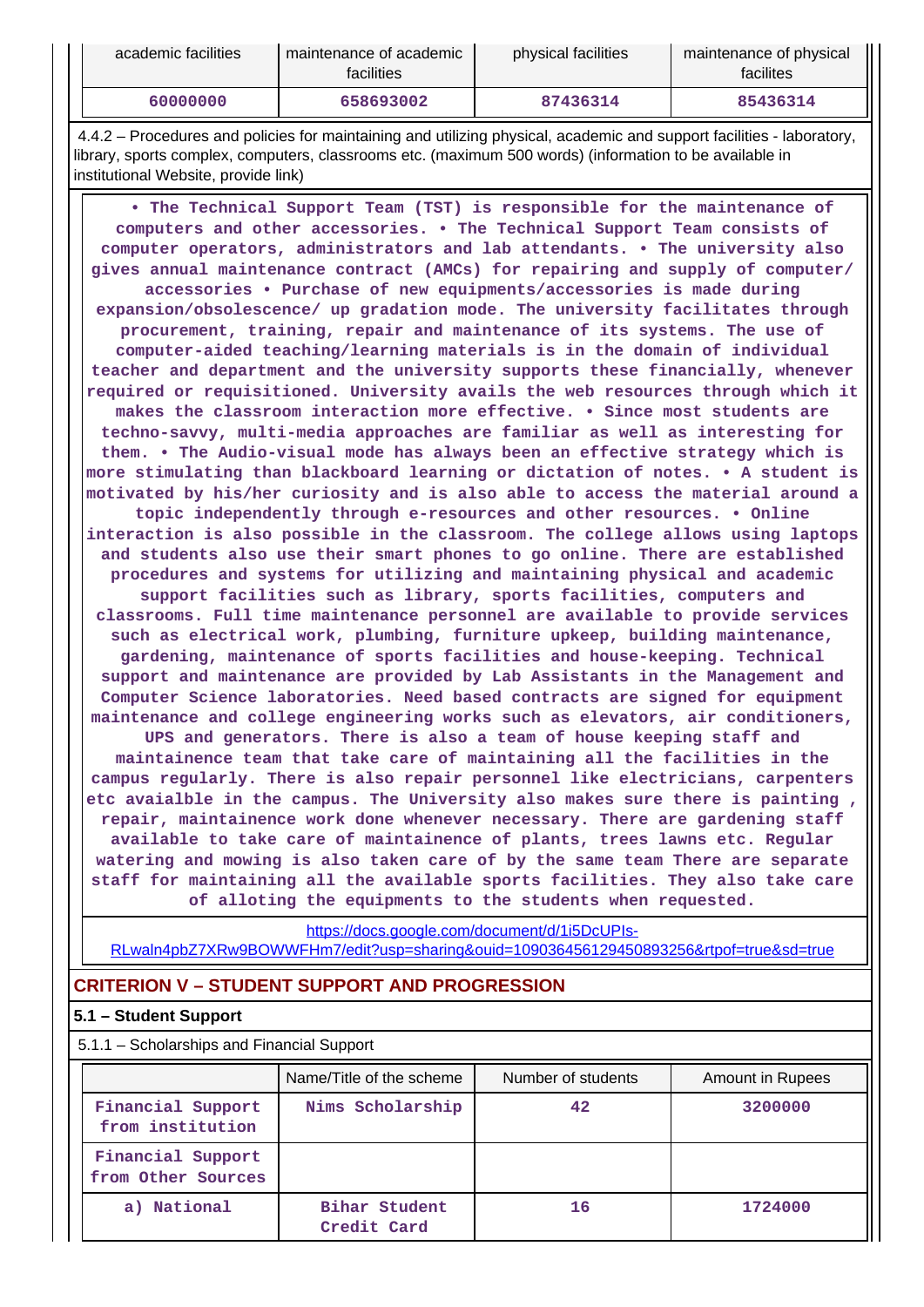|                                                                                                                                                                                                                 | b) International                                                                                                                                    | <b>NSP</b>                                                                    | 139                                                                         |                                                              | 2500000           |                                   |  |
|-----------------------------------------------------------------------------------------------------------------------------------------------------------------------------------------------------------------|-----------------------------------------------------------------------------------------------------------------------------------------------------|-------------------------------------------------------------------------------|-----------------------------------------------------------------------------|--------------------------------------------------------------|-------------------|-----------------------------------|--|
|                                                                                                                                                                                                                 |                                                                                                                                                     |                                                                               | No file uploaded.                                                           |                                                              |                   |                                   |  |
| 5.1.2 - Number of capability enhancement and development schemes such as Soft skill development, Remedial<br>coaching, Language lab, Bridge courses, Yoga, Meditation, Personal Counselling and Mentoring etc., |                                                                                                                                                     |                                                                               |                                                                             |                                                              |                   |                                   |  |
| Name of the capability<br>enhancement scheme                                                                                                                                                                    |                                                                                                                                                     | Date of implemetation                                                         | Number of students<br>enrolled                                              |                                                              | Agencies involved |                                   |  |
| No Data Entered/Not Applicable !!!                                                                                                                                                                              |                                                                                                                                                     |                                                                               |                                                                             |                                                              |                   |                                   |  |
| No file uploaded.                                                                                                                                                                                               |                                                                                                                                                     |                                                                               |                                                                             |                                                              |                   |                                   |  |
| 5.1.3 – Students benefited by guidance for competitive examinations and career counselling offered by the<br>institution during the year                                                                        |                                                                                                                                                     |                                                                               |                                                                             |                                                              |                   |                                   |  |
| Year                                                                                                                                                                                                            | Name of the<br>scheme                                                                                                                               | Number of<br>benefited<br>students for<br>competitive<br>examination          | Number of<br>benefited<br>students by<br>career<br>counseling<br>activities | Number of<br>students who<br>have passedin<br>the comp. exam |                   | Number of<br>studentsp placed     |  |
| 2017                                                                                                                                                                                                            | Competitive<br>examinations<br>(GATE, GRE,<br>TOEFL,<br>IELTS, CAT,<br>NET, SLET,<br>GMAT, JAM,<br>Civil<br>Services<br>etc.) Career<br>Counselling | 617                                                                           | 1460                                                                        | 46                                                           |                   | 1454                              |  |
| No file uploaded.                                                                                                                                                                                               |                                                                                                                                                     |                                                                               |                                                                             |                                                              |                   |                                   |  |
| 5.1.4 – Institutional mechanism for transparency, timely redressal of student grievances, Prevention of sexual<br>harassment and ragging cases during the year                                                  |                                                                                                                                                     |                                                                               |                                                                             |                                                              |                   |                                   |  |
|                                                                                                                                                                                                                 |                                                                                                                                                     |                                                                               |                                                                             |                                                              |                   |                                   |  |
|                                                                                                                                                                                                                 | Total grievances received                                                                                                                           | Number of grievances redressed                                                |                                                                             |                                                              | redressal         |                                   |  |
|                                                                                                                                                                                                                 | <b>Nill</b>                                                                                                                                         |                                                                               | <b>Nill</b>                                                                 |                                                              |                   | <b>Nill</b>                       |  |
|                                                                                                                                                                                                                 |                                                                                                                                                     |                                                                               |                                                                             |                                                              |                   |                                   |  |
|                                                                                                                                                                                                                 |                                                                                                                                                     |                                                                               |                                                                             |                                                              |                   |                                   |  |
|                                                                                                                                                                                                                 | On campus                                                                                                                                           |                                                                               |                                                                             | Off campus                                                   |                   | Avg. number of days for grievance |  |
| Nameof<br>organizations<br>visited                                                                                                                                                                              | Number of<br>students<br>participated                                                                                                               | Number of<br>stduents placed                                                  | Nameof<br>organizations<br>visited                                          | Number of<br>students<br>participated                        |                   | Number of                         |  |
|                                                                                                                                                                                                                 |                                                                                                                                                     | No Data Entered/Not Applicable !!!                                            |                                                                             |                                                              |                   |                                   |  |
|                                                                                                                                                                                                                 |                                                                                                                                                     |                                                                               | View File                                                                   |                                                              |                   |                                   |  |
| 5.2 - Student Progression<br>5.2.1 - Details of campus placement during the year                                                                                                                                |                                                                                                                                                     | 5.2.2 - Student progression to higher education in percentage during the year |                                                                             |                                                              |                   | stduents placed                   |  |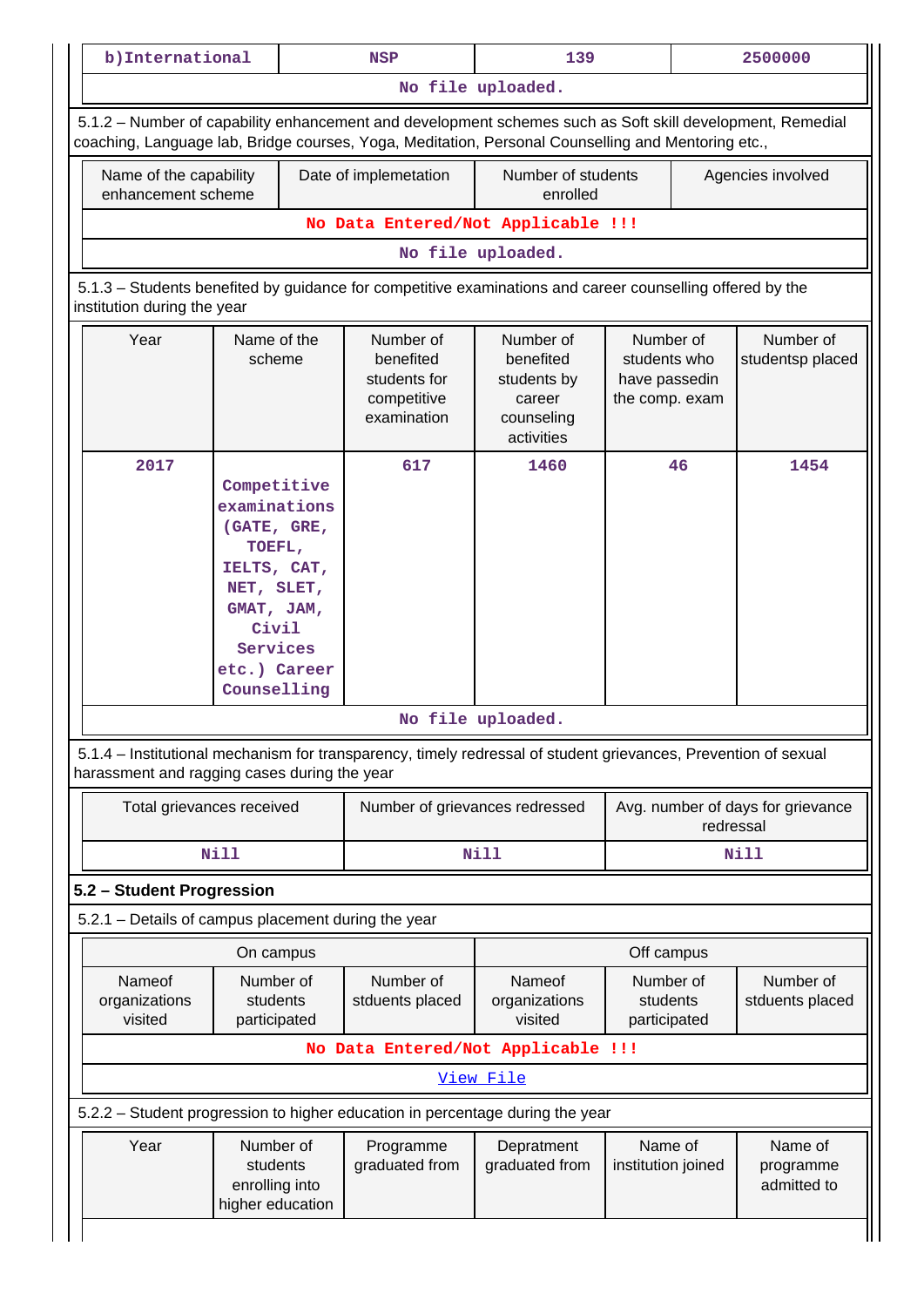| No Data Entered/Not Applicable !!!                                                                                                                                                                                                                                                                                                                                                                                                                                                                                                                                                                                                                                                                                                                                                                                                                                                                                                                                                                                                                                                                                                                                                                                                                                                                                                                                                       |                                                                                                                     |                                    |                                   |                                     |  |                                         |                        |
|------------------------------------------------------------------------------------------------------------------------------------------------------------------------------------------------------------------------------------------------------------------------------------------------------------------------------------------------------------------------------------------------------------------------------------------------------------------------------------------------------------------------------------------------------------------------------------------------------------------------------------------------------------------------------------------------------------------------------------------------------------------------------------------------------------------------------------------------------------------------------------------------------------------------------------------------------------------------------------------------------------------------------------------------------------------------------------------------------------------------------------------------------------------------------------------------------------------------------------------------------------------------------------------------------------------------------------------------------------------------------------------|---------------------------------------------------------------------------------------------------------------------|------------------------------------|-----------------------------------|-------------------------------------|--|-----------------------------------------|------------------------|
| View File                                                                                                                                                                                                                                                                                                                                                                                                                                                                                                                                                                                                                                                                                                                                                                                                                                                                                                                                                                                                                                                                                                                                                                                                                                                                                                                                                                                |                                                                                                                     |                                    |                                   |                                     |  |                                         |                        |
| 5.2.3 - Students qualifying in state/ national/ international level examinations during the year<br>(eg:NET/SET/SLET/GATE/GMAT/CAT/GRE/TOFEL/Civil Services/State Government Services)                                                                                                                                                                                                                                                                                                                                                                                                                                                                                                                                                                                                                                                                                                                                                                                                                                                                                                                                                                                                                                                                                                                                                                                                   |                                                                                                                     |                                    |                                   |                                     |  |                                         |                        |
|                                                                                                                                                                                                                                                                                                                                                                                                                                                                                                                                                                                                                                                                                                                                                                                                                                                                                                                                                                                                                                                                                                                                                                                                                                                                                                                                                                                          | Items                                                                                                               |                                    |                                   |                                     |  | Number of students selected/ qualifying |                        |
|                                                                                                                                                                                                                                                                                                                                                                                                                                                                                                                                                                                                                                                                                                                                                                                                                                                                                                                                                                                                                                                                                                                                                                                                                                                                                                                                                                                          |                                                                                                                     | No Data Entered/Not Applicable !!! |                                   |                                     |  |                                         |                        |
| View File                                                                                                                                                                                                                                                                                                                                                                                                                                                                                                                                                                                                                                                                                                                                                                                                                                                                                                                                                                                                                                                                                                                                                                                                                                                                                                                                                                                |                                                                                                                     |                                    |                                   |                                     |  |                                         |                        |
|                                                                                                                                                                                                                                                                                                                                                                                                                                                                                                                                                                                                                                                                                                                                                                                                                                                                                                                                                                                                                                                                                                                                                                                                                                                                                                                                                                                          | 5.2.4 – Sports and cultural activities / competitions organised at the institution level during the year            |                                    |                                   |                                     |  |                                         |                        |
|                                                                                                                                                                                                                                                                                                                                                                                                                                                                                                                                                                                                                                                                                                                                                                                                                                                                                                                                                                                                                                                                                                                                                                                                                                                                                                                                                                                          | Activity                                                                                                            |                                    | Level                             |                                     |  | <b>Number of Participants</b>           |                        |
|                                                                                                                                                                                                                                                                                                                                                                                                                                                                                                                                                                                                                                                                                                                                                                                                                                                                                                                                                                                                                                                                                                                                                                                                                                                                                                                                                                                          |                                                                                                                     | No Data Entered/Not Applicable !!! |                                   |                                     |  |                                         |                        |
|                                                                                                                                                                                                                                                                                                                                                                                                                                                                                                                                                                                                                                                                                                                                                                                                                                                                                                                                                                                                                                                                                                                                                                                                                                                                                                                                                                                          |                                                                                                                     |                                    | View File                         |                                     |  |                                         |                        |
| 5.3 - Student Participation and Activities                                                                                                                                                                                                                                                                                                                                                                                                                                                                                                                                                                                                                                                                                                                                                                                                                                                                                                                                                                                                                                                                                                                                                                                                                                                                                                                                               |                                                                                                                     |                                    |                                   |                                     |  |                                         |                        |
| level (award for a team event should be counted as one)                                                                                                                                                                                                                                                                                                                                                                                                                                                                                                                                                                                                                                                                                                                                                                                                                                                                                                                                                                                                                                                                                                                                                                                                                                                                                                                                  | 5.3.1 – Number of awards/medals for outstanding performance in sports/cultural activities at national/international |                                    |                                   |                                     |  |                                         |                        |
| Year                                                                                                                                                                                                                                                                                                                                                                                                                                                                                                                                                                                                                                                                                                                                                                                                                                                                                                                                                                                                                                                                                                                                                                                                                                                                                                                                                                                     | Name of the<br>award/medal                                                                                          | National/<br>Internaional          | Number of<br>awards for<br>Sports | Number of<br>awards for<br>Cultural |  | Student ID<br>number                    | Name of the<br>student |
|                                                                                                                                                                                                                                                                                                                                                                                                                                                                                                                                                                                                                                                                                                                                                                                                                                                                                                                                                                                                                                                                                                                                                                                                                                                                                                                                                                                          |                                                                                                                     | No Data Entered/Not Applicable !!! |                                   |                                     |  |                                         |                        |
|                                                                                                                                                                                                                                                                                                                                                                                                                                                                                                                                                                                                                                                                                                                                                                                                                                                                                                                                                                                                                                                                                                                                                                                                                                                                                                                                                                                          |                                                                                                                     |                                    | View File                         |                                     |  |                                         |                        |
|                                                                                                                                                                                                                                                                                                                                                                                                                                                                                                                                                                                                                                                                                                                                                                                                                                                                                                                                                                                                                                                                                                                                                                                                                                                                                                                                                                                          |                                                                                                                     |                                    |                                   |                                     |  |                                         |                        |
| 5.3.2 - Activity of Student Council & representation of students on academic & administrative bodies/committees of<br>the institution (maximum 500 words)<br>Nims University Rajasthan, Jaipur Student Council is a strategic platform for<br>students to acquire in-depth leadership experiences. The University Council<br>serves as the chief representative body for students in the university, with<br>representations from all faculties. Council focuses primarily into student<br>integration and the quality of life for campus students. The Students' Council<br>is a student body having 02 students in each department and all the members<br>elected the president of the Council. The Council also has an Executive<br>Committee composed of 10 members. The President, two Vice Presidents, the<br>General Secretary, two Joint Secretaries and four Executive Committee Members<br>are the office bearers of the Students' Council. Student Council conducted<br>various academic and extra- curricular programmes and initiated several student<br>welfares measures. During the celebration of various programmes / events and<br>activities student council monitors and helps in upkeep of discipline, decorum<br>and overseeing execution of all the activities.<br>5.4 - Alumni Engagement<br>5.4.1 – Whether the institution has registered Alumni Association? |                                                                                                                     |                                    |                                   |                                     |  |                                         |                        |
|                                                                                                                                                                                                                                                                                                                                                                                                                                                                                                                                                                                                                                                                                                                                                                                                                                                                                                                                                                                                                                                                                                                                                                                                                                                                                                                                                                                          | The University has a alumni association that every student who graduates from                                       |                                    |                                   |                                     |  |                                         |                        |

**the college is part of. The fee for registartion is collected as part of the fee when they take admission in the University. There is alumni meet held every year. The Alumni also have access to an app where they can post jobs, internship opportunities for the current students. Feedback from the Alumni is also collected through the app.The feedback given is analysed online and necessary actions are taken after discussions. Alumni have also made nonfinancial donations like books to the library, planted trees etc. Outstanding student in the University is felicitated during the alumni gathering. They are**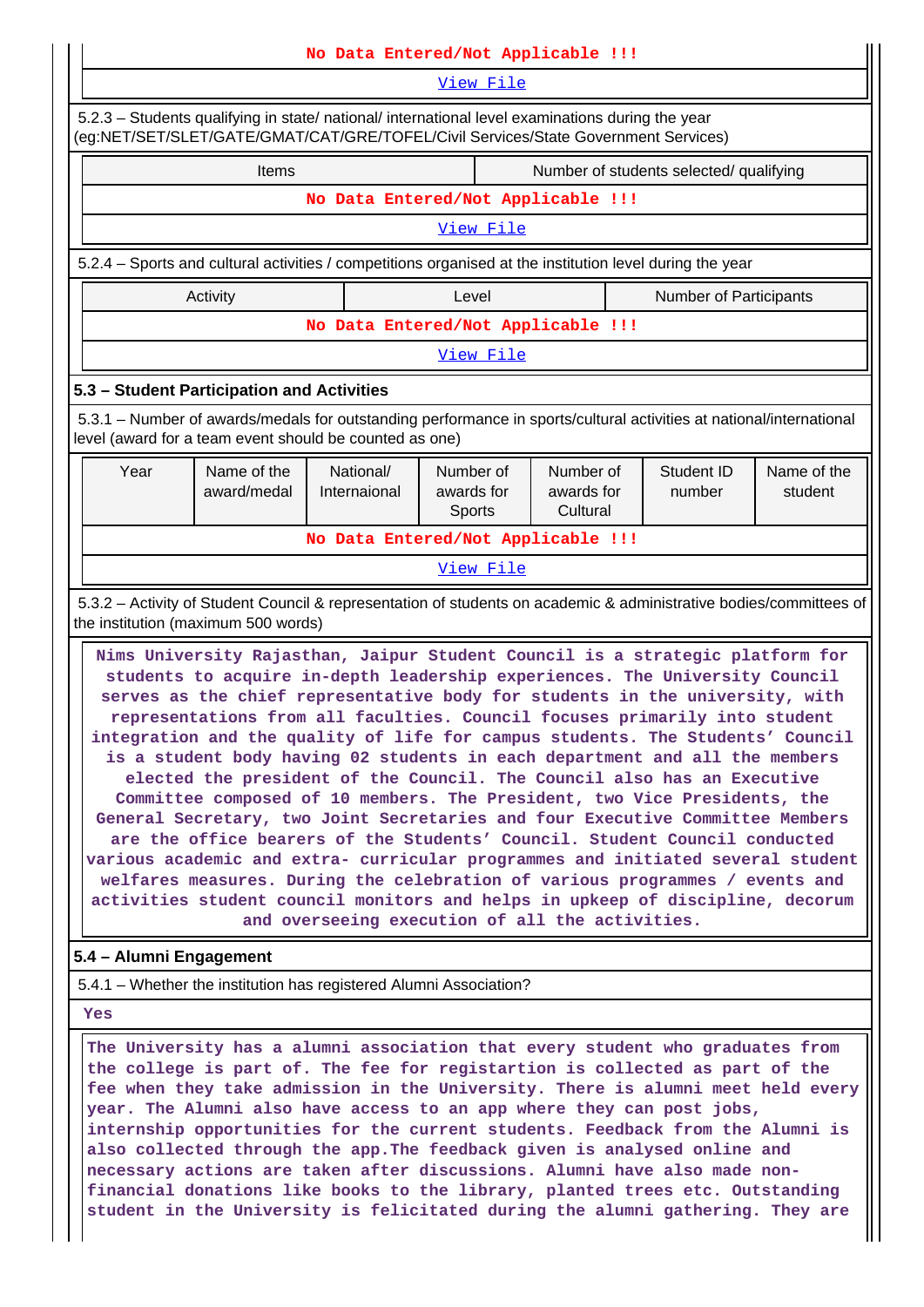**also asked to talk to the students during orientation program conducted during the beginning of the session.**

5.4.2 – No. of registered Alumni:

**35723**

5.4.3 – Alumni contribution during the year (in Rupees) :

**411000**

5.4.4 – Meetings/activities organized by Alumni Association :

 **As resolved by the Executive Committee of the Alumni Association of Nims University Rajasthan, Jaipur dated August 18, 2017, an Alumni meet was held on 18/09/2017 in the Rajeshwari Auditorium, Nims University, Jaipur at 11:00 am. Dr. K. P. Singh, Registrar of Nims University Rajasthan, Jaipur presided over the meet and Prof. (Dr.) Balvir S. Tomer was the Chief Guest and other office bearers of the Nims University were also present. Registration of the Alumni started at 10:00 am at the entrance gate of Rajeshwari Auditorium. 242 Alumni, including the executive of the Alumni organizing committee attended the meet.**

**The function started with the lightening of the lamp before the Goddess Saraswati. The President of the Alumni Meet and the Convener welcomed the Alumni. The Convener of the Meet presented the previous year and the Alumni Meet dated 15.02.2015. In inaugural address, illustrious Chairperson of the Nims University Rajasthan, Jaipur expressed that this is the VIII th meet of Alumni in the Glorious Rejeshwari Auditorium of the University. He said that many strategies and tactics of the Alumni Association may became a force in helping to find out opportunities of Career to the students of Nims University**

**Rajasthan Jaipur. He further said that the support of alumni remains instrumental to our continued success. Thank you for your ongoing partnership and commitment to Nims University Rajasthan Jaipur. We hope you enjoy your online visit and look forward to seeing you on campus again soon. He expressed his wishes at his people to progress to achieve good and respectable positions and greeted those who are serving the society with their best efforts. He also wished success of the function. The participants discussed the ways and means to contribute in the development and the progress of the university through their Alumni forum. They emphasized to enrich the University with their experience in professional career with regards to development of the curriculum suitable to the present industrial environment. Philanthropic worthiness to make contribution to our alma mater and provide health guidance services, consultancy to the society. They also suggested to start naturopathy and yoga as extra activity in the university. The Alumni suggested to initiate awards by the Alumni Association for the student securing highest marks to the course. They suggested to initiate mobile launch mobile application using this noble and innovative application so as to be able to access and search recent developments. The president of the function Dr. K. P. Singh, Registrar expressed his blessings to progress in every spare of life and the career. In the evening Cultural function was organized. At the end the Convener of the meet thanked to the office bearers of the University and participants of the meet. The function ended with play of National Anthem followed by Dinner.**

**Submitted to the Chairperson of the University.**

### **CRITERION VI – GOVERNANCE, LEADERSHIP AND MANAGEMENT**

**6.1 – Institutional Vision and Leadership**

 6.1.1 – Mention two practices of decentralization and participative management during the last year (maximum 500 words)

 **• All teaching and non- teaching staff contribute in the management of university affairs. The university staffs are associated with Board of Studies,**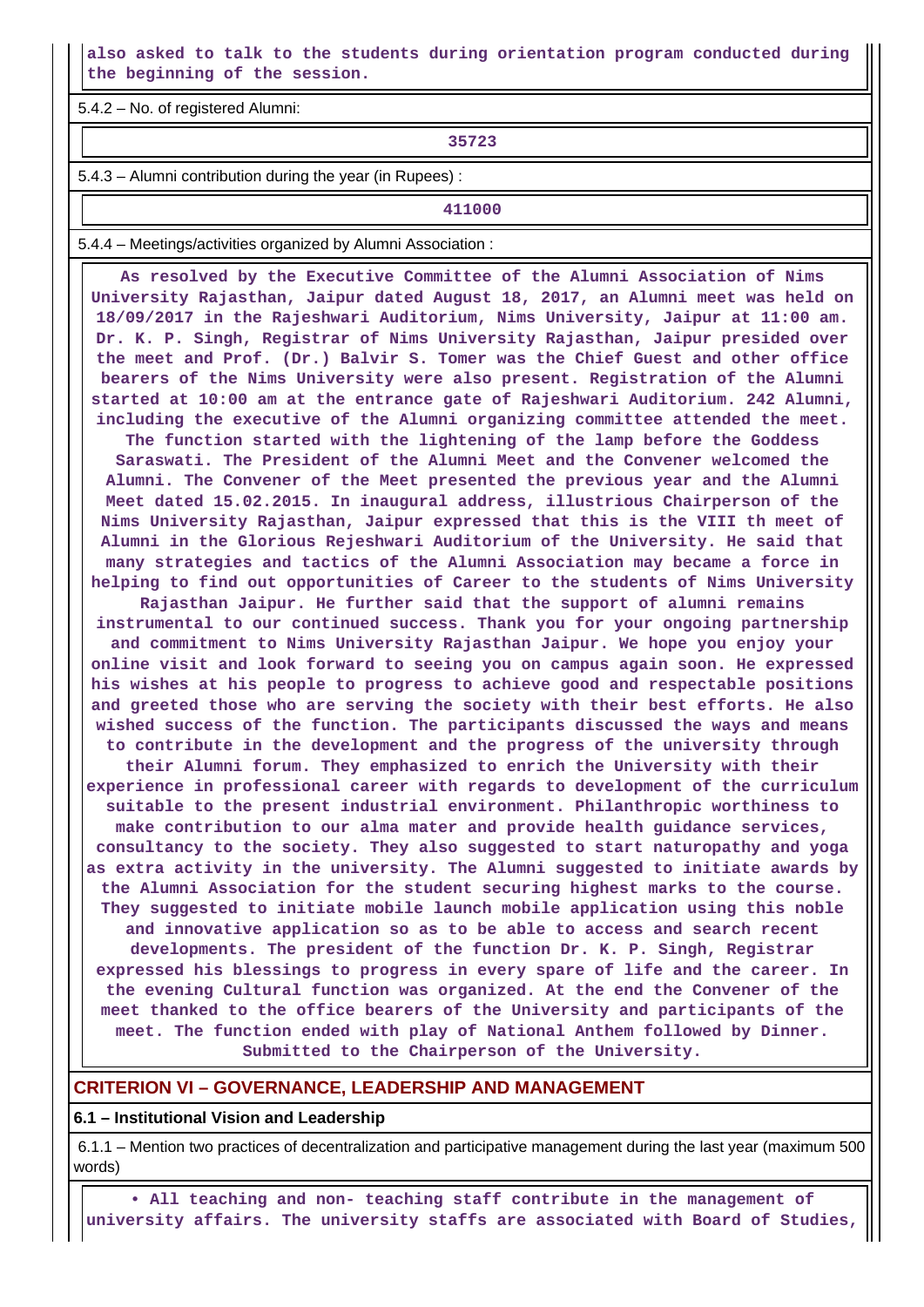**State / National Level Events, Co-curricular Activities and various committees at university and departmental level. • The infrastructural planning, planning for equipment procurement, ICT requirement, academic planning and financial planning in the short and long term are carried out after extensive discussions at various levels a time frame is agreed upon. • Faculty members of each department are also members of Board of Studies, Committee for Advanced Studies and Research and the All Deans, Principals and HODs are the members of • Academic Council. The powers and the functions of each authority and body are well-defined as per Act and Statute to ensure administrative decentralization. The proposals are generated at the grass root level and after careful consideration and deliberations the recommendations of various bodies regarding academics are discussed at Academic Council and if policy matter, then discussed at Board of Management, which arrives at the final decision. • Statutory bodies, Academic Council, Examination Committees and Board of Studies all ensure participative management. Management of curriculum, courses, and syllabus, examinations, tests, evaluation and teaching learning programs, cultural, sports and alumni activities in the schools/institutes and Student feedback analysis and action thereon are also indicative of participative management system.**

6.1.2 – Does the institution have a Management Information System (MIS)?

**Yes**

### **6.2 – Strategy Development and Deployment**

6.2.1 – Quality improvement strategies adopted by the institution for each of the following (with in 100 words each):

| <b>Strategy Type</b>                 | Details                                                                                                                                                                                                                                                                                                                                                                                                                                                                                                           |
|--------------------------------------|-------------------------------------------------------------------------------------------------------------------------------------------------------------------------------------------------------------------------------------------------------------------------------------------------------------------------------------------------------------------------------------------------------------------------------------------------------------------------------------------------------------------|
| Admission of Students                | In the council governed programmes,<br>admissions done on the basis of their<br>respective guidelines. Other than<br>council Merit/ entrance-based admission<br>are being done.                                                                                                                                                                                                                                                                                                                                   |
| Industry Interaction / Collaboration | Academia-Industry interaction helps<br>th university for the better sharing of<br>our academic and research knowledge.<br>Industrial visits by our students and<br>faculty and collaborations stimulates<br>the better understanding of industry<br>and market needs. Industry These<br>interactions have enhanced the acumen<br>of our alumni and have brought laurels<br>to the University.                                                                                                                     |
| Human Resource Management            | Human Resource Department of the<br>university looks after the Staff<br>welfare from the recruitment to<br>enhancing their skills in furtherance<br>with the success of the University. The<br>faculty are rewarded and recognized for<br>their efforts and all the outstanding<br>contributions are acknowledged. There<br>are fully functional grievance<br>redressal mechanism and wellness centre<br>within the campus so as to look after<br>the healthy environment for the<br>workforce of the University. |
| Library, ICT and Physical            | The University offers excellent                                                                                                                                                                                                                                                                                                                                                                                                                                                                                   |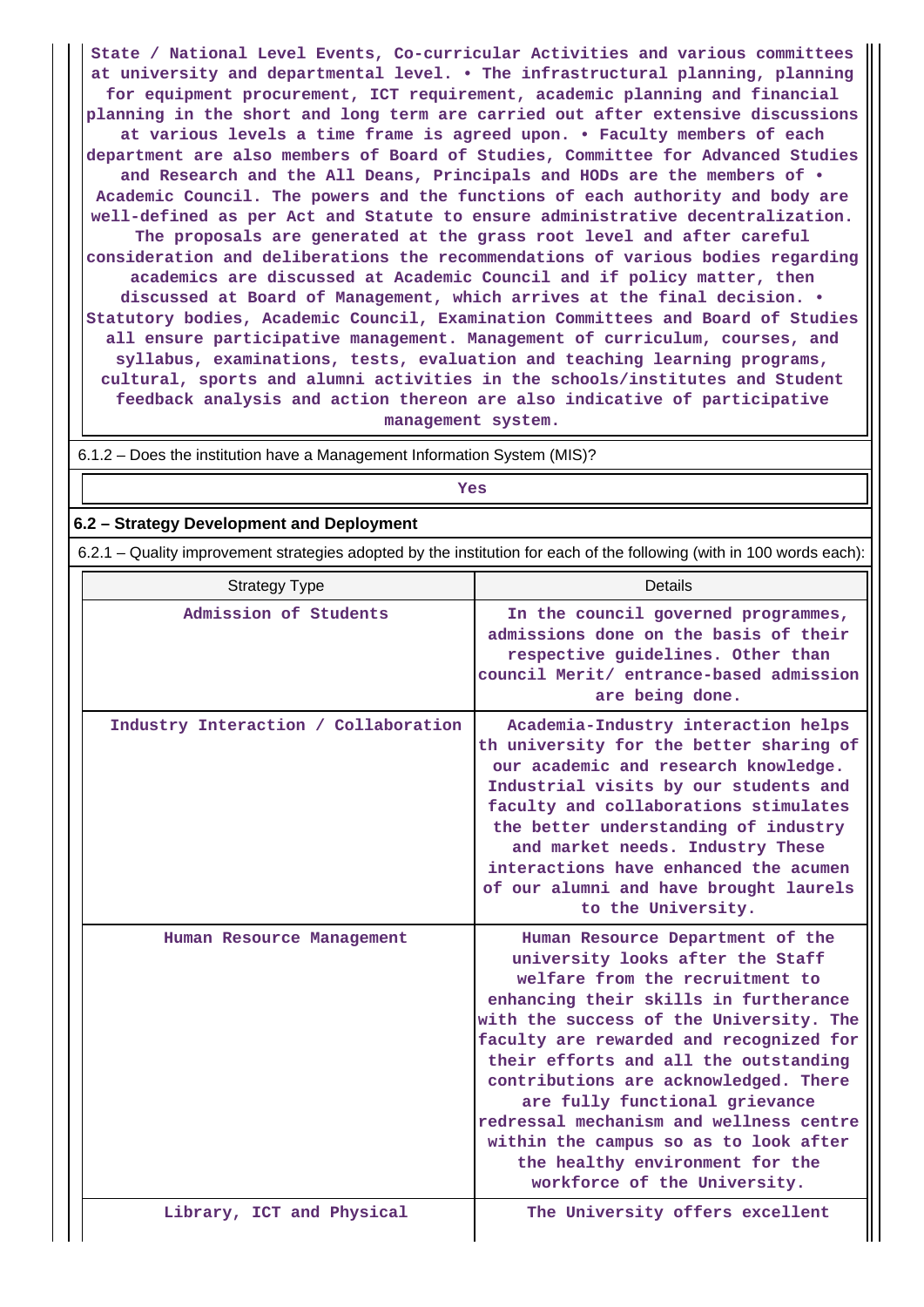| Infrastructure / Instrumentation | library services to a wide spectrum of<br>users, including students, scholars,<br>faculty members and visiting scholars.<br>The University library system comprises<br>of more than 38 libraries attached to<br>different departments/ Colleges/<br>institutions in addition to central<br>library facility. The resources of<br>library include 29,123 titles, 71,128<br>books, 1093 back volumes, 2276 hard<br>copy of journals, 16,120 full text<br>online journals, 52 micro documents in<br>Digital Library, Micro film facility,<br>skill laboratory. Full air-conditioned,<br>with J Gate E Journal Portals internet<br>is visited by its users and has a<br>capacity of accommodating more than<br>1200 students and faculty at one point<br>of time. Library have been equipped<br>with audio-visual aids for facilitating<br>teaching learning process. |
|----------------------------------|-------------------------------------------------------------------------------------------------------------------------------------------------------------------------------------------------------------------------------------------------------------------------------------------------------------------------------------------------------------------------------------------------------------------------------------------------------------------------------------------------------------------------------------------------------------------------------------------------------------------------------------------------------------------------------------------------------------------------------------------------------------------------------------------------------------------------------------------------------------------|
| Research and Development         | Research Incubation and research<br>culture is encouraged in the<br>University. University motivates<br>student with research fellowships<br>faculty members are encouraged for<br>research and provided seed money for<br>their work. We host scientific<br>seminars, CMEs, workshops. Various<br>MoU's with Universities and research<br>centres and industries has been<br>established for the idea sharing. More<br>than 500 research students/assistants<br>are working on different research<br>areas. A dedicated committee for<br>research is working for all research<br>promotion activities.                                                                                                                                                                                                                                                           |
| Examination and Evaluation       | Continuous internal assessment system<br>is conducted through quiz, class tests,<br>and assignments. We have also<br>introduced online MCQ as a part of<br>internal assessment. All the faculties<br>have uploaded question bank of multiple-<br>choice questions in the Institution<br>LMS. Online question papers are created<br>by randomly selecting predefined number<br>of questions from the question bank.<br>Students can take the online MCQ.<br>Student centric evaluation is carried<br>out in the Examination department under<br>strict vigilance. The Credit based<br>scoring system is already in place for<br>evaluation of students in their areas<br>of interest.                                                                                                                                                                              |
| Teaching and Learning            | Teaching and Learning process has<br>been established in a way that impart<br>the modern process. Student are guided                                                                                                                                                                                                                                                                                                                                                                                                                                                                                                                                                                                                                                                                                                                                              |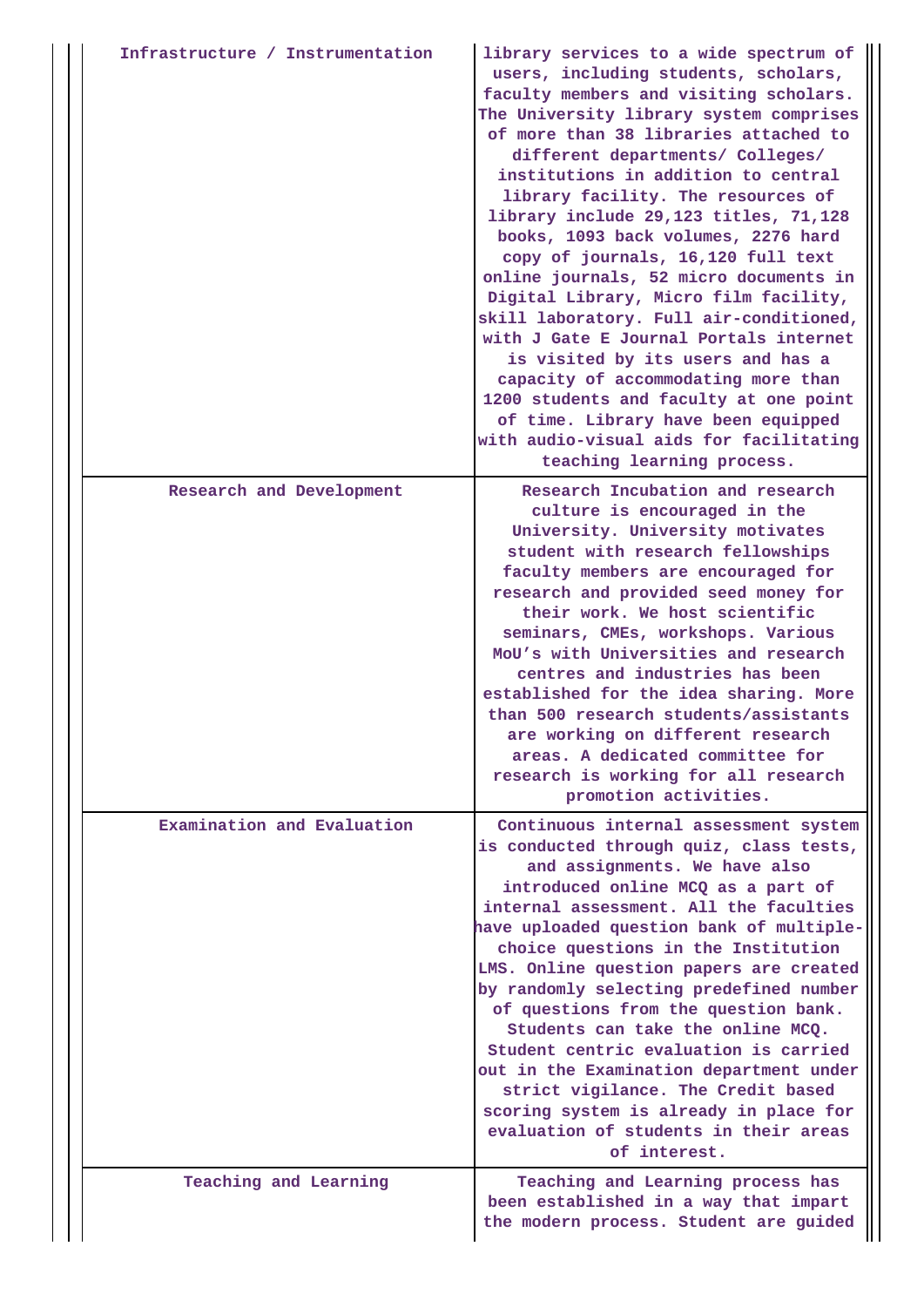|                        | in an open-ended manner for the best<br>outcomes. ICT enabled classrooms make<br>teaching very interactive. Group<br>discussions and Seminars with the<br>eminent speakers make the study more<br>viable and useful. faculty are<br>encouraged to participate as well<br>organize seminars for the benefit of<br>students and faculty.                                                                                                                                                                                                                                      |
|------------------------|-----------------------------------------------------------------------------------------------------------------------------------------------------------------------------------------------------------------------------------------------------------------------------------------------------------------------------------------------------------------------------------------------------------------------------------------------------------------------------------------------------------------------------------------------------------------------------|
| Curriculum Development | In Nims University, we have<br>implemented the curriculum designed by<br>the governing councils, i.e., National<br>Medical Commission/Medical Council of<br>India, Dental Council of India, Indian<br>Nursing Council, Pharmacy Council of<br>India, Bar Council of India, Council of<br>Architecture, Rajasthan Paramedical<br>Council, etc. Through the Periodic<br>Board of Studies modifications which<br>are suggested by subject expert are<br>done. After getting inputs of different<br>stakeholders' curriculum revamped with<br>the approval of Academic Council. |

6.2.2 – Implementation of e-governance in areas of operations:

| E-governace area         | Details                                                                                                                                                                                                                                                                                                                                                                                                                                                                                                                                                                                                                                       |
|--------------------------|-----------------------------------------------------------------------------------------------------------------------------------------------------------------------------------------------------------------------------------------------------------------------------------------------------------------------------------------------------------------------------------------------------------------------------------------------------------------------------------------------------------------------------------------------------------------------------------------------------------------------------------------------|
| Finance and Accounts     | Finance module of ERP system held to<br>maintain the record of salary, fee<br>collection for academic activities,<br>exam, hostel etc of the Nims<br>University. Student Fees' submodule can<br>generate receipts, challans and<br>reports. Student can deposit their fee<br>online. All the faculty can view their<br>salaries online and any discrepancies<br>are immediately resolved. The<br>administrative office keeps all<br>financial records separately as per the<br>events and transactions made and<br>regular audits conducted by internal<br>and external Agency.                                                               |
| Planning and Development | ERP Module of the Nims University<br>covers the planing of academic and<br>administrative activity related to<br>admission, feedback of Stakeholders,<br>Complaint System Management and<br>recruitment etc. The recommendations of<br>the Planning Monitoring Board are<br>placed before the Board of Management<br>for consideration and approval.<br>Proposals relating to academic matters<br>are processed through the Academic<br>Council. Periodic Board of Studies,<br>Committee for advanced study and<br>research, Academic Council Meetings are<br>held. Online feedback from the students<br>and employee are taken and assessed. |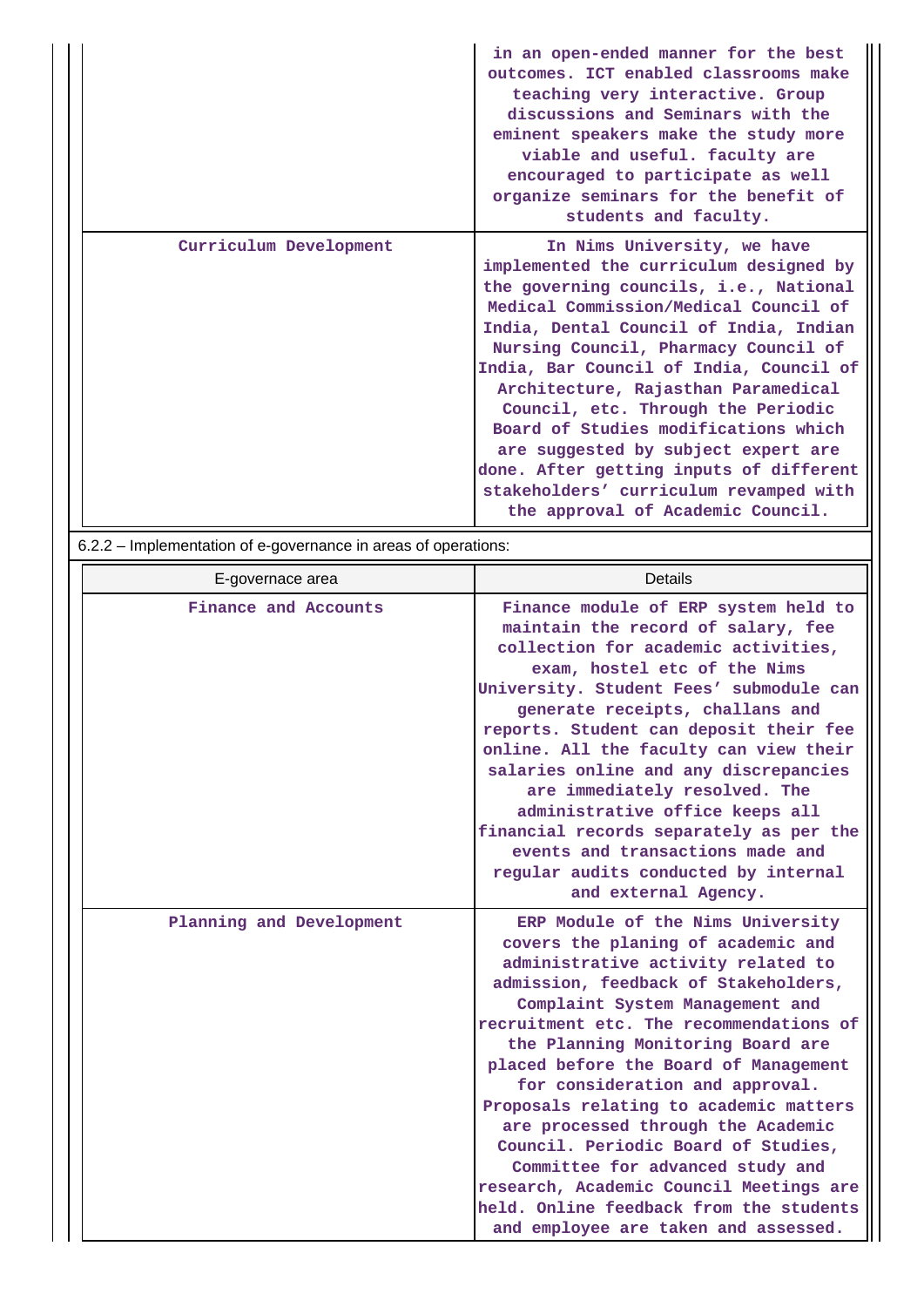| Administration                | Administrative ERP module maintains<br>the record of all employs (Teaching and<br>Nonteaching staff) and students<br>database of the Nims University. The<br>admission, human resource management,<br>Accounts functions, student feedback<br>and grievance redressal are executed<br>through online system. Biometric<br>attendance provision is there for<br>teaching, non-teaching staff and<br>students too. The University campus is<br>equipped with CCTV Cameras at every<br>place of need with adequate security<br>arrangement to ensure security of<br>students, faculty and staff etc. |
|-------------------------------|---------------------------------------------------------------------------------------------------------------------------------------------------------------------------------------------------------------------------------------------------------------------------------------------------------------------------------------------------------------------------------------------------------------------------------------------------------------------------------------------------------------------------------------------------------------------------------------------------|
| Student Admission and Support | The registration of student for<br>getting admission under Diploma, UG, PG<br>and research program is on ERP system<br>with toll free number. After admissions<br>through centralized admission system in<br>the nims university, this valuable data<br>is available to office of the<br>controller of examination, admission<br>cell and concerned colleges for further<br>usage. The data can be transferred to<br>College ERP and colleges can use this<br>data to print ID cards and bonafide<br>certificate.                                                                                 |
| Examination                   | University has fully function<br>Examination Data Management ERP module.<br>As per the requirement of Examination<br>committee of constituent institute/<br>college / department, all the necessary<br>equipment is provided by the<br>University. The examination department<br>takes all measures to maintain secrecy<br>and transparency during whole<br>examination procedure. Examination<br>management related arrangements like<br>attendance, time table, hall tickets<br>and allotments can be organized<br>efficiently and effectively.                                                 |

## **6.3 – Faculty Empowerment Strategies**

 6.3.1 – Teachers provided with financial support to attend conferences / workshops and towards membership fee of professional bodies during the year

| Year                               | Name of Teacher | Name of conference/<br>workshop attended<br>for which financial<br>support provided | Name of the<br>professional body for<br>which membership<br>fee is provided | Amount of support |  |  |  |
|------------------------------------|-----------------|-------------------------------------------------------------------------------------|-----------------------------------------------------------------------------|-------------------|--|--|--|
| No Data Entered/Not Applicable !!! |                 |                                                                                     |                                                                             |                   |  |  |  |
| View File                          |                 |                                                                                     |                                                                             |                   |  |  |  |

 6.3.2 – Number of professional development / administrative training programmes organized by the University for teaching and non teaching staff during the year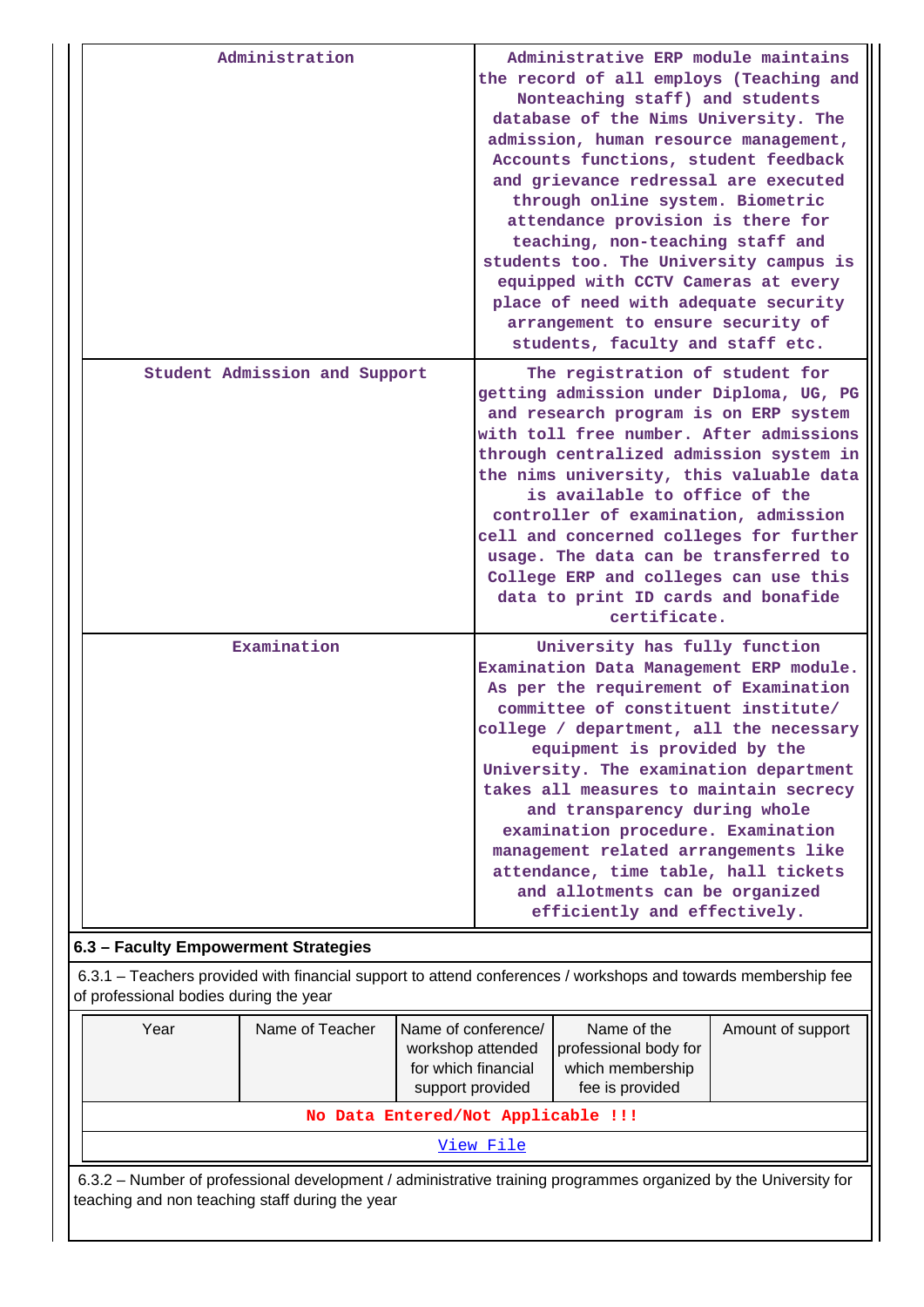| Year<br>Title of the<br>professional<br>development<br>programme<br>organised for<br>teaching staff                                                                                                                                                                                                                                                                                                                                                                                                                                                                                                                                                                                                                                    |                                    | Title of the<br>administrative<br>training<br>programme<br>organised for<br>non-teaching<br>staff | From date                                                                                                                                                                                                                                                                                                 |           | To Date   |                                                                                                                                                                                                                                                                                                                                  |              |      | Number of<br>participants<br>(Teaching<br>staff) |  | Number of<br>participants<br>(non-teaching<br>staff) |
|----------------------------------------------------------------------------------------------------------------------------------------------------------------------------------------------------------------------------------------------------------------------------------------------------------------------------------------------------------------------------------------------------------------------------------------------------------------------------------------------------------------------------------------------------------------------------------------------------------------------------------------------------------------------------------------------------------------------------------------|------------------------------------|---------------------------------------------------------------------------------------------------|-----------------------------------------------------------------------------------------------------------------------------------------------------------------------------------------------------------------------------------------------------------------------------------------------------------|-----------|-----------|----------------------------------------------------------------------------------------------------------------------------------------------------------------------------------------------------------------------------------------------------------------------------------------------------------------------------------|--------------|------|--------------------------------------------------|--|------------------------------------------------------|
|                                                                                                                                                                                                                                                                                                                                                                                                                                                                                                                                                                                                                                                                                                                                        |                                    | No Data Entered/Not Applicable !!!                                                                |                                                                                                                                                                                                                                                                                                           |           |           |                                                                                                                                                                                                                                                                                                                                  |              |      |                                                  |  |                                                      |
|                                                                                                                                                                                                                                                                                                                                                                                                                                                                                                                                                                                                                                                                                                                                        |                                    |                                                                                                   |                                                                                                                                                                                                                                                                                                           | View File |           |                                                                                                                                                                                                                                                                                                                                  |              |      |                                                  |  |                                                      |
| 6.3.3 - No. of teachers attending professional development programmes, viz., Orientation Programme, Refresher<br>Course, Short Term Course, Faculty Development Programmes during the year                                                                                                                                                                                                                                                                                                                                                                                                                                                                                                                                             |                                    |                                                                                                   |                                                                                                                                                                                                                                                                                                           |           |           |                                                                                                                                                                                                                                                                                                                                  |              |      |                                                  |  |                                                      |
| Title of the<br>professional<br>development<br>programme                                                                                                                                                                                                                                                                                                                                                                                                                                                                                                                                                                                                                                                                               | Number of teachers<br>who attended |                                                                                                   | From Date                                                                                                                                                                                                                                                                                                 |           |           | To date                                                                                                                                                                                                                                                                                                                          |              |      | Duration                                         |  |                                                      |
|                                                                                                                                                                                                                                                                                                                                                                                                                                                                                                                                                                                                                                                                                                                                        |                                    | No Data Entered/Not Applicable !!!                                                                |                                                                                                                                                                                                                                                                                                           |           |           |                                                                                                                                                                                                                                                                                                                                  |              |      |                                                  |  |                                                      |
|                                                                                                                                                                                                                                                                                                                                                                                                                                                                                                                                                                                                                                                                                                                                        |                                    |                                                                                                   |                                                                                                                                                                                                                                                                                                           | View File |           |                                                                                                                                                                                                                                                                                                                                  |              |      |                                                  |  |                                                      |
| 6.3.4 - Faculty and Staff recruitment (no. for permanent recruitment):                                                                                                                                                                                                                                                                                                                                                                                                                                                                                                                                                                                                                                                                 |                                    |                                                                                                   |                                                                                                                                                                                                                                                                                                           |           |           |                                                                                                                                                                                                                                                                                                                                  |              |      |                                                  |  |                                                      |
|                                                                                                                                                                                                                                                                                                                                                                                                                                                                                                                                                                                                                                                                                                                                        | Teaching                           |                                                                                                   |                                                                                                                                                                                                                                                                                                           |           |           |                                                                                                                                                                                                                                                                                                                                  | Non-teaching |      |                                                  |  |                                                      |
| Permanent                                                                                                                                                                                                                                                                                                                                                                                                                                                                                                                                                                                                                                                                                                                              |                                    | <b>Full Time</b>                                                                                  |                                                                                                                                                                                                                                                                                                           |           | Permanent |                                                                                                                                                                                                                                                                                                                                  |              |      | <b>Full Time</b>                                 |  |                                                      |
| 597                                                                                                                                                                                                                                                                                                                                                                                                                                                                                                                                                                                                                                                                                                                                    |                                    |                                                                                                   |                                                                                                                                                                                                                                                                                                           |           | 1278      |                                                                                                                                                                                                                                                                                                                                  |              | 1278 |                                                  |  |                                                      |
| $6.3.5$ – Welfare schemes for                                                                                                                                                                                                                                                                                                                                                                                                                                                                                                                                                                                                                                                                                                          |                                    |                                                                                                   |                                                                                                                                                                                                                                                                                                           |           |           |                                                                                                                                                                                                                                                                                                                                  |              |      |                                                  |  |                                                      |
| Teaching                                                                                                                                                                                                                                                                                                                                                                                                                                                                                                                                                                                                                                                                                                                               |                                    |                                                                                                   | Non-teaching                                                                                                                                                                                                                                                                                              |           |           | <b>Students</b>                                                                                                                                                                                                                                                                                                                  |              |      |                                                  |  |                                                      |
| The Welfare facilities<br>for the Teachers may be<br>divided into Conducive<br>working conditions<br>environment and Welfare<br>facilities in addition to<br>the remuneration. These<br>conditions and facilities<br>include: - Individual<br>teachers office room with<br>adequate provisions,<br>staff lounges,<br>Departmental libraries,<br>personal contingency and<br>stationery grants etc.<br>Residential quarters at<br>reasonable rent,<br>facilities of<br>community/corporate life<br>such as cultural /<br>recreational activities<br>Transportation facility<br>Medical facilities 24 hrs<br>Leave travel facilities<br>for self and family as<br>also travel facilities<br>for making library<br>reference works in the |                                    |                                                                                                   | We encourage the non-<br>teaching and technical<br>staff to suggest their<br>opinions on the<br>universitys functioning<br>through respective<br>Committees. CBSE<br>accredited school is<br>available in the campus<br>for employees' kids and<br>students from the<br>surrounding of the<br>university. |           |           | University has<br>different committees for<br>students' welfare namely<br><b>Student Grievance</b><br>Redressal, Anti Sexual<br>Harassment Committee,<br>Anti-Ragging Committee,<br>Student Welfare<br>Committee, Internal<br>Complaint Committee, ST,<br>SC Cell Committee, O.B.C.<br>Committee and Minority<br>Cell Committee. |              |      |                                                  |  |                                                      |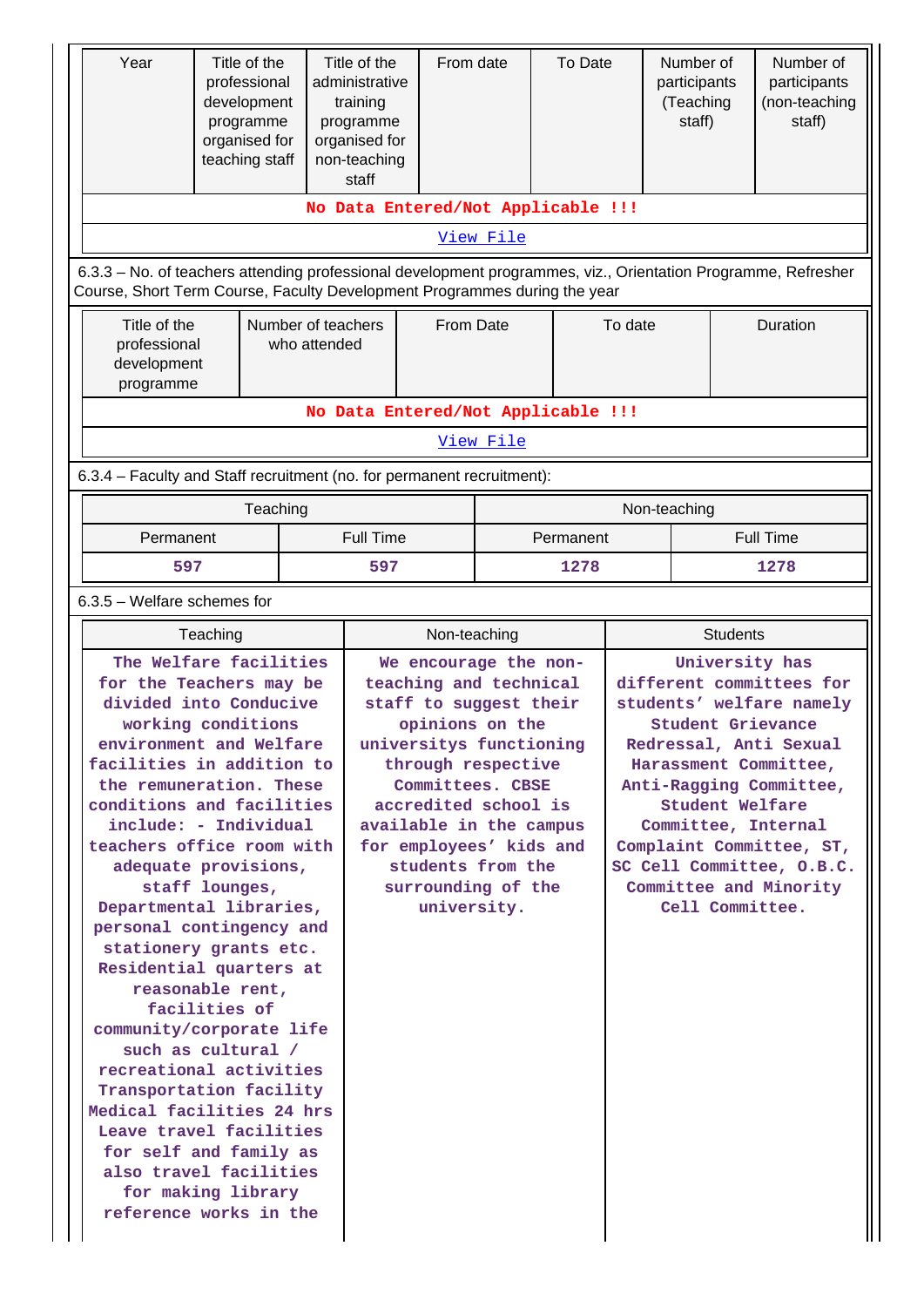|--|

#### **6.4 – Financial Management and Resource Mobilization**

6.4.1 – Institution conducts internal and external financial audits regularly (with in 100 words each)

 **Internal Audit: - The University have its own department of internal audit. The Internal Audit department is responsible for all the area to be audited within the University. Complete flow of audit is prevailing within the University. Each transaction whether financial or not is executed maintaining the audit trail and proper documentation for the same. The Internal audit department checks the complete trail of the transactions and report to HOD's of the concerned department and then a monthly report is submitted to the board of management. Concurrent Audit: - Concurrent audit is also conducted in the University, where external qualified audit experts have been hired to conduct the same. The concurrent audit is conducted on regular basis keeping eye on each transaction. External Audit: - External audits are conducted as per the regulations of Income tax act 1961. The Audit report along with returns is submitted to tax authorities.**

 6.4.2 – Funds / Grants received from management, non-government bodies, individuals, philanthropies during the year(not covered in Criterion III)

| Funds/ Grnats received in Rs.<br>Purpose<br>Name of the non government<br>funding agencies /individuals |                                    |                                                                        |        |                                                     |  |  |  |  |  |  |
|---------------------------------------------------------------------------------------------------------|------------------------------------|------------------------------------------------------------------------|--------|-----------------------------------------------------|--|--|--|--|--|--|
|                                                                                                         |                                    | No Data Entered/Not Applicable !!!                                     |        |                                                     |  |  |  |  |  |  |
|                                                                                                         | <u>View File</u>                   |                                                                        |        |                                                     |  |  |  |  |  |  |
| $6.4.3$ – Total corpus fund generated                                                                   |                                    |                                                                        |        |                                                     |  |  |  |  |  |  |
|                                                                                                         | No Data Entered/Not Applicable !!! |                                                                        |        |                                                     |  |  |  |  |  |  |
| 6.5 - Internal Quality Assurance System                                                                 |                                    |                                                                        |        |                                                     |  |  |  |  |  |  |
|                                                                                                         |                                    | 6.5.1 – Whether Academic and Administrative Audit (AAA) has been done? |        |                                                     |  |  |  |  |  |  |
| <b>Audit Type</b>                                                                                       |                                    | External                                                               |        | Internal                                            |  |  |  |  |  |  |
|                                                                                                         | Yes/No                             | Agency                                                                 | Yes/No | Authority                                           |  |  |  |  |  |  |
| Academic                                                                                                | Yes                                | Constituted<br>by the<br>President, Nims<br>University<br>Rajasthan    | Yes    | Framed by<br>Head of the<br>Department<br>Concerned |  |  |  |  |  |  |
| Administrative                                                                                          | Yes                                | Constituted<br>by the                                                  | Yes    | Framed by<br>Head of the                            |  |  |  |  |  |  |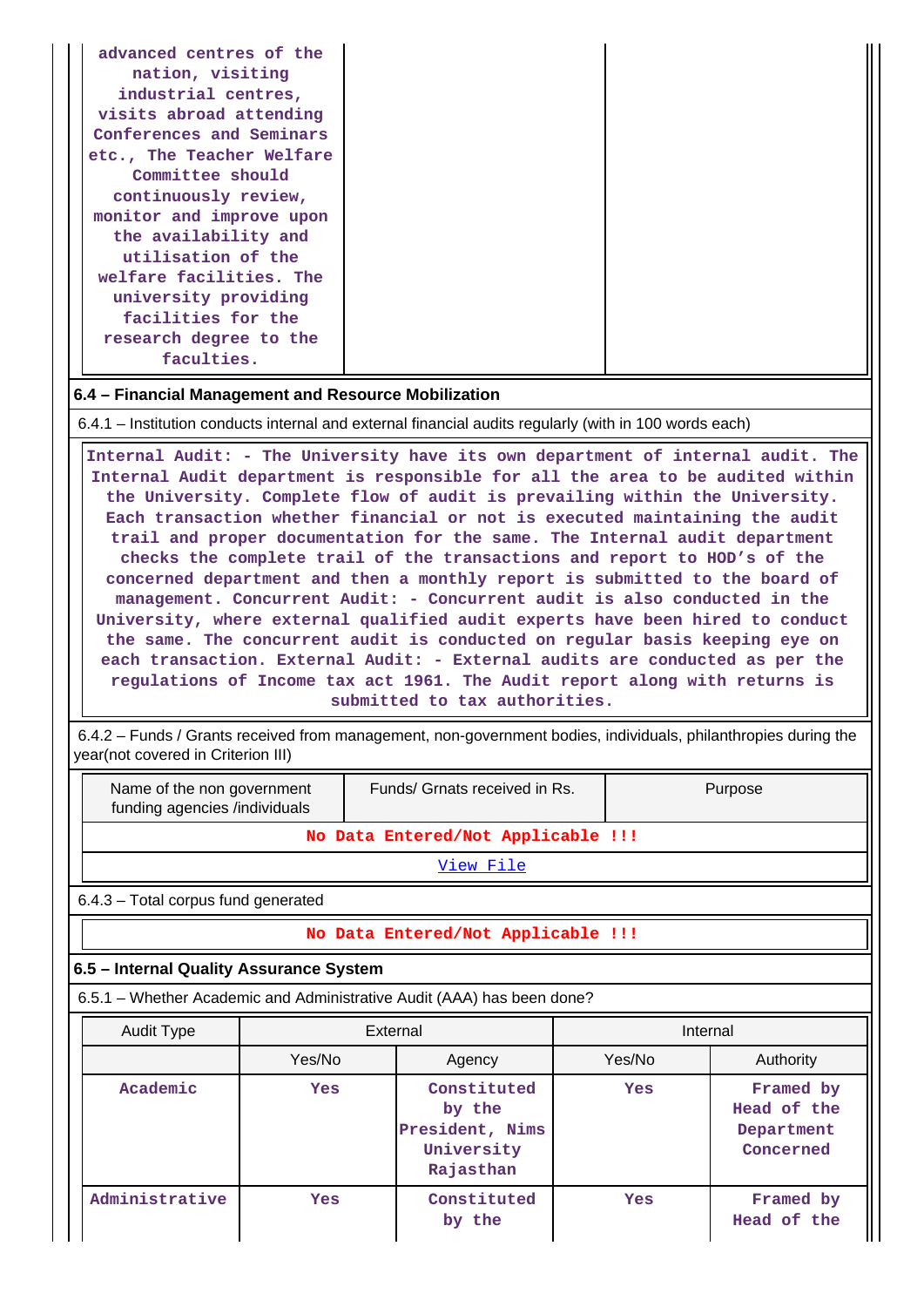6.5.2 – What efforts are made by the University to promote autonomy in the affiliated/constituent colleges? (if applicable)

## **NA**

6.5.3 – Activities and support from the Parent – Teacher Association (at least three)

 **• Parent Teacher Interaction regarding Rules, guidelines and policy of the university. • Parents along with teachers are the important part of diffent cells/committees of the university. Suggesions of the committes play an important role in reform of our process. • Feedback collected analysed and utilized for further academic and administrative development. • Student's performance is discussed and new revamping methods are developed for improvement of student learning skills. • Mentor interact with parents and make them aware with all the progress of students.**

6.5.4 – Development programmes for support staff (at least three)

 **Personality and Communication development programme. Computer MS office training programme Entrepreneurship development programme.**

6.5.5 – Post Accreditation initiative(s) (mention at least three)

 **• It was observed that CBCS system is more adaptive across all programmes. Hence, CBCS option is now available in many programmes for the better knowledge, skill and aptitude gain of the students. • Research promotion activities are promoted at large. A number of JRF and research assistance are being provided to deserving students. Faculty members are also being provided seed money for conducting research work, participation in conferences and seminars, etc. • All efforts for collaboration with international and national academic institutes and industries are always encouraged. The MOU's have helped the exchange of advanced graduate and professional students along with the faculty members for collaborative as well as independent research. • Student and faculty members are given opportunity to publish their research articles and patenting. University bears all part of its research work any process.**

6.5.6 – Internal Quality Assurance System Details

| a) Submission of Data for AISHE portal                                                                               |                                       |                                    |           | Yes                  |  |                               |                           |
|----------------------------------------------------------------------------------------------------------------------|---------------------------------------|------------------------------------|-----------|----------------------|--|-------------------------------|---------------------------|
| b) Participation in NIRF                                                                                             |                                       |                                    |           | Yes                  |  |                               |                           |
| c)ISO certification                                                                                                  |                                       |                                    |           |                      |  | Yes                           |                           |
| d)NBA or any other quality audit                                                                                     |                                       |                                    |           |                      |  | Yes                           |                           |
| 6.5.7 – Number of Quality Initiatives undertaken during the year                                                     |                                       |                                    |           |                      |  |                               |                           |
| Year                                                                                                                 | Name of quality<br>initiative by IQAC | Date of<br>conducting IQAC         |           | <b>Duration From</b> |  | Duration To                   | Number of<br>participants |
|                                                                                                                      |                                       | No Data Entered/Not Applicable !!! |           |                      |  |                               |                           |
|                                                                                                                      |                                       |                                    |           | View File            |  |                               |                           |
| <b>CRITERION VII - INSTITUTIONAL VALUES AND BEST PRACTICES</b>                                                       |                                       |                                    |           |                      |  |                               |                           |
| 7.1 - Institutional Values and Social Responsibilities                                                               |                                       |                                    |           |                      |  |                               |                           |
| 7.1.1 – Gender Equity (Number of gender equity promotion programmes organized by the institution during the<br>year) |                                       |                                    |           |                      |  |                               |                           |
| Title of the                                                                                                         | Period from                           |                                    | Period To |                      |  | <b>Number of Participants</b> |                           |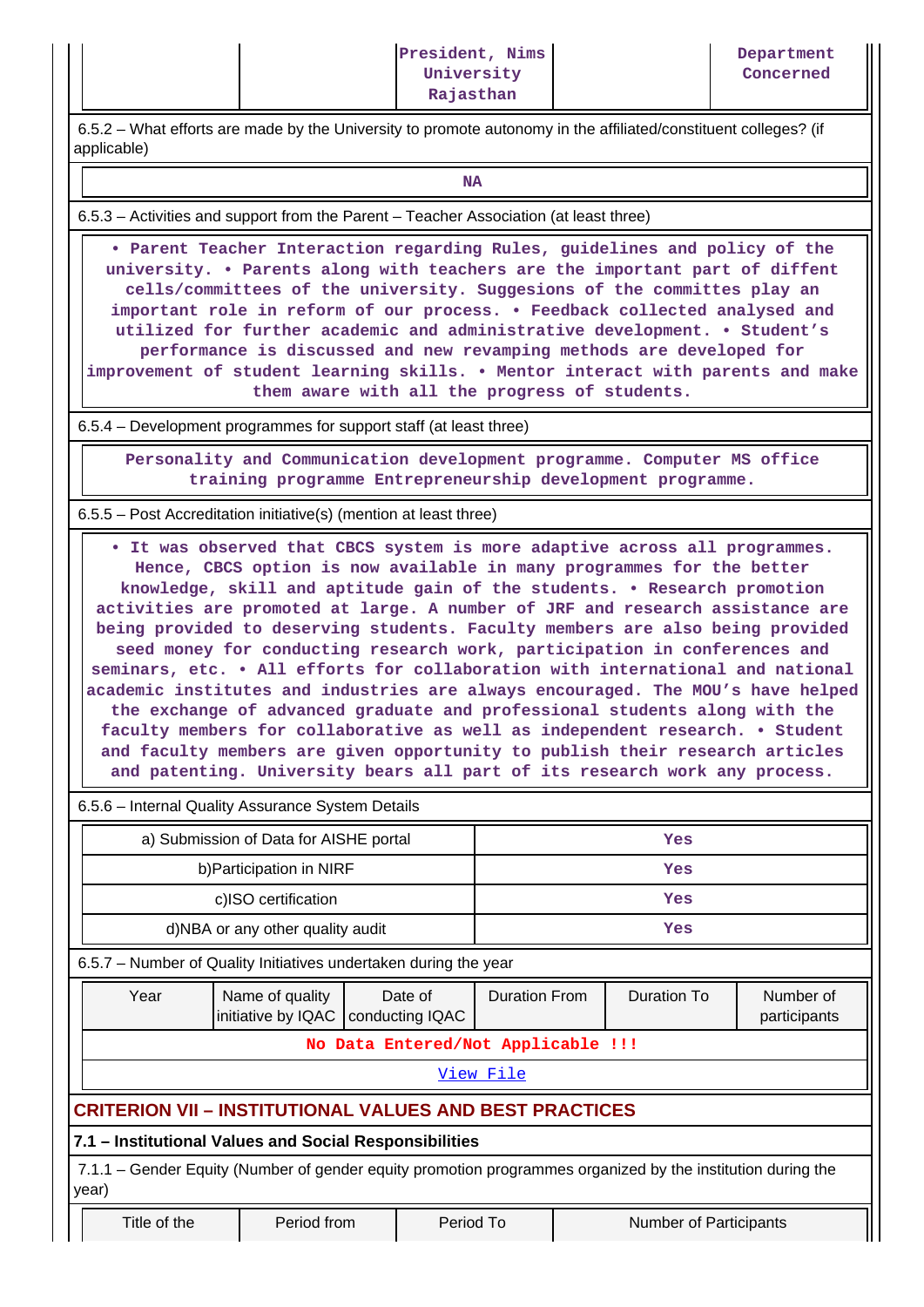| programme                                                              |            |            |        |      |
|------------------------------------------------------------------------|------------|------------|--------|------|
|                                                                        |            |            | Female | Male |
| International<br><b>Womens Day</b>                                     | 08/03/2018 | 08/03/2018 | 400    | 587  |
| Mother's Day                                                           | 13/05/2018 | 13/05/2018 | 300    | 650  |
| International<br>Day of the Girl<br>Child                              | 11/10/2017 | 11/10/2017 | 700    | 400  |
| Awareness on<br>Women<br>Empowerment                                   | 25/03/2017 | 25/03/2017 | 650    | 350  |
| Gender<br>Sensitization<br>Programm for<br>Nursing                     | 17/08/2017 | 17/08/2017 | 489    | 422  |
| Human Rights                                                           | 10/02/2017 | 10/02/2017 | 580    | 531  |
| Sensitization<br>Programme on<br>Sexual<br>Harassment at<br>Work Place | 25/04/2017 | 25/04/2017 | 492    | 339  |
| Beti Bachao<br>Beti Padhao                                             | 02/11/2017 | 02/11/2017 | 600    | 390  |
| HamariBeti                                                             | 22/10/2017 | 22/10/2017 | 780    | 320  |

7.1.2 – Environmental Consciousness and Sustainability/Alternate Energy initiatives such as:

Percentage of power requirement of the University met by the renewable energy sources

**The University encourages minimal consumption of energy. This is carried out by creating awareness among the all the staff and students, notices are put up to encourage the same. Switch off drill is conducted in the institutes to help bringing about coginizance about energy conservation. Solar panels are installed to help save energy. There is 90 usage of LED bulbs in the entire campus. Car pooling/vehicle pooling is encouraged in the college. There are also bus faclities for transportation for staff and students. Around 12 of total energy requirement met by renewable energy source(Solar Panel).**

#### 7.1.3 – Differently abled (Divyangjan) friendliness

| Item facilities                                                   | Yes/No     | Number of beneficiaries |
|-------------------------------------------------------------------|------------|-------------------------|
| Physical facilities                                               | <b>Yes</b> | Nill                    |
| Provision for lift                                                | <b>Yes</b> | Nill                    |
| Ramp/Rails                                                        | <b>Yes</b> | Nill                    |
| <b>Braille</b><br>Software/facilities                             | <b>Yes</b> | Nill                    |
| Rest Rooms                                                        | <b>Yes</b> | Nill                    |
| Scribes for examination                                           | <b>Yes</b> | <b>Nill</b>             |
| Special skill<br>development for<br>differently abled<br>students | <b>Yes</b> | Nill                    |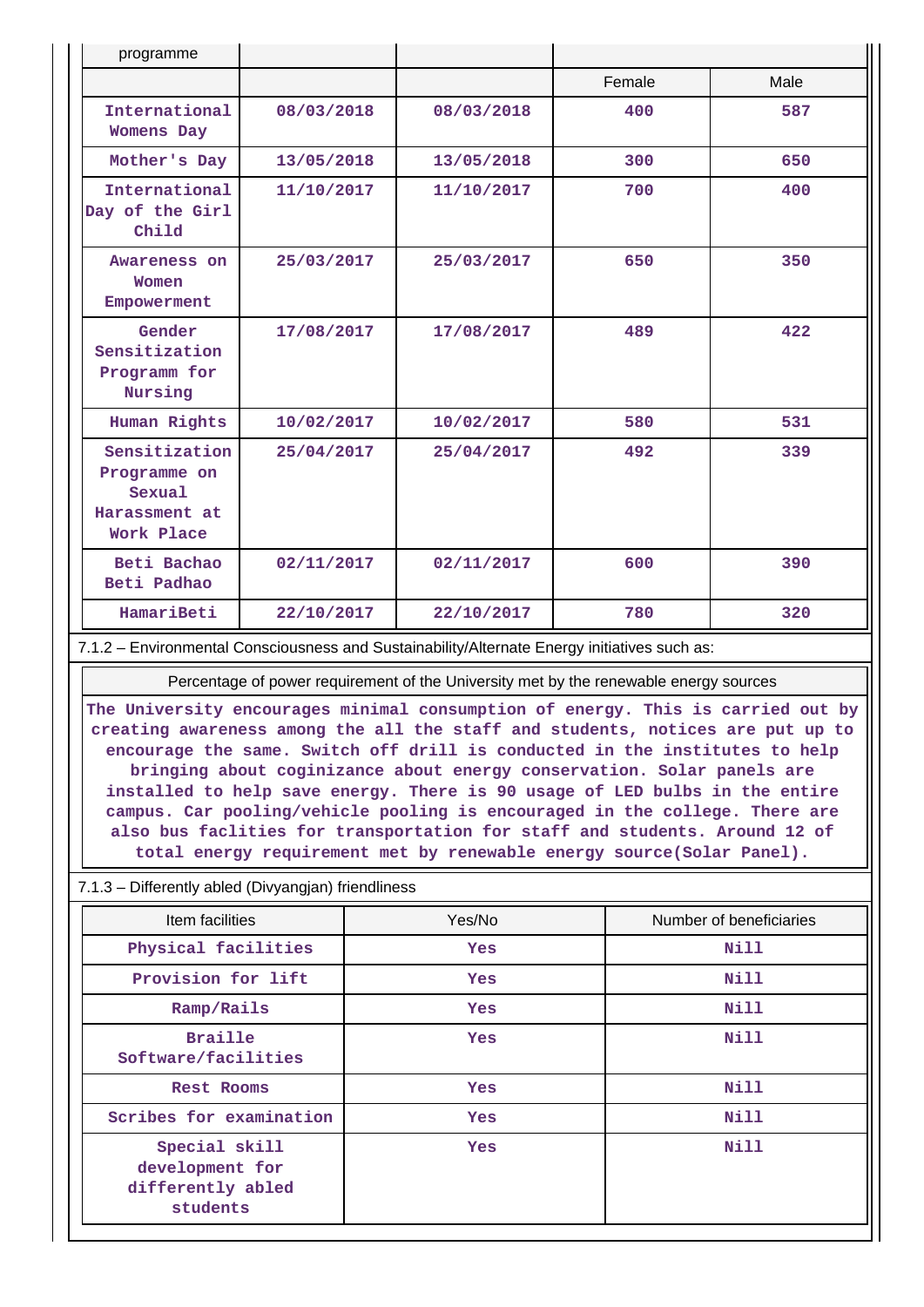| 7.1.4 – Inclusion and Situatedness                                                                                                                                                                                                                                                                                                                                                                                                                                                                                                                                                                                                                                                                                                                                                                                                                                                                                                                                                                                                 |                                                                                                   |                                    |             |  |                       |                            |                                                     |  |  |
|------------------------------------------------------------------------------------------------------------------------------------------------------------------------------------------------------------------------------------------------------------------------------------------------------------------------------------------------------------------------------------------------------------------------------------------------------------------------------------------------------------------------------------------------------------------------------------------------------------------------------------------------------------------------------------------------------------------------------------------------------------------------------------------------------------------------------------------------------------------------------------------------------------------------------------------------------------------------------------------------------------------------------------|---------------------------------------------------------------------------------------------------|------------------------------------|-------------|--|-----------------------|----------------------------|-----------------------------------------------------|--|--|
| Year<br>Number of<br>initiatives to<br>address<br>locational<br>advantages<br>and disadva<br>ntages                                                                                                                                                                                                                                                                                                                                                                                                                                                                                                                                                                                                                                                                                                                                                                                                                                                                                                                                | Number of<br>initiatives<br>taken to<br>engage with<br>and<br>contribute to<br>local<br>community | Date                               | Duration    |  | Name of<br>initiative | <b>Issues</b><br>addressed | Number of<br>participating<br>students<br>and staff |  |  |
|                                                                                                                                                                                                                                                                                                                                                                                                                                                                                                                                                                                                                                                                                                                                                                                                                                                                                                                                                                                                                                    |                                                                                                   | No Data Entered/Not Applicable !!! |             |  |                       |                            |                                                     |  |  |
| View File                                                                                                                                                                                                                                                                                                                                                                                                                                                                                                                                                                                                                                                                                                                                                                                                                                                                                                                                                                                                                          |                                                                                                   |                                    |             |  |                       |                            |                                                     |  |  |
| 7.1.5 - Human Values and Professional Ethics Code of conduct (handbooks) for various stakeholders                                                                                                                                                                                                                                                                                                                                                                                                                                                                                                                                                                                                                                                                                                                                                                                                                                                                                                                                  |                                                                                                   |                                    |             |  |                       |                            |                                                     |  |  |
| <b>Title</b>                                                                                                                                                                                                                                                                                                                                                                                                                                                                                                                                                                                                                                                                                                                                                                                                                                                                                                                                                                                                                       | Date of publication<br>Follow up(max 100 words)                                                   |                                    |             |  |                       |                            |                                                     |  |  |
| It has been formulated<br>Code of Conduct<br>02/08/2010<br>on 2010 to define and<br>communicate Nims<br>university's expectations<br>from students in respect<br>of academic obligations<br>and personal social<br>responsibilities. The<br>Code of Conduct was<br>published in Admission<br>brochure and also put on<br>website of Nims<br>University Rajasthan,<br>Jaipur. The conduct<br>commences from knowing<br>the respect of teachers,<br>staff, seniors and their<br>friends. University's<br>expectation from their<br>employee is to maintain<br>and follow university<br>values regarding<br>integrity, diversity,<br>respect, freedom of<br>inquiry and expression.<br>The Nonteaching staff of<br>the Nims University which<br>includes an<br>accountability of<br>sustaining the high<br>ethical values of the<br>university and support of<br>the stakeholders. The<br>staff of the university<br>should develop a model<br>ambience so that students<br>don't hesitate to reach<br>anyone and ask for<br>support. |                                                                                                   |                                    |             |  |                       |                            |                                                     |  |  |
| 7.1.6 – Activities conducted for promotion of universal Values and Ethics                                                                                                                                                                                                                                                                                                                                                                                                                                                                                                                                                                                                                                                                                                                                                                                                                                                                                                                                                          |                                                                                                   |                                    |             |  |                       |                            |                                                     |  |  |
| Activity                                                                                                                                                                                                                                                                                                                                                                                                                                                                                                                                                                                                                                                                                                                                                                                                                                                                                                                                                                                                                           |                                                                                                   | <b>Duration From</b>               | Duration To |  |                       |                            | Number of participants                              |  |  |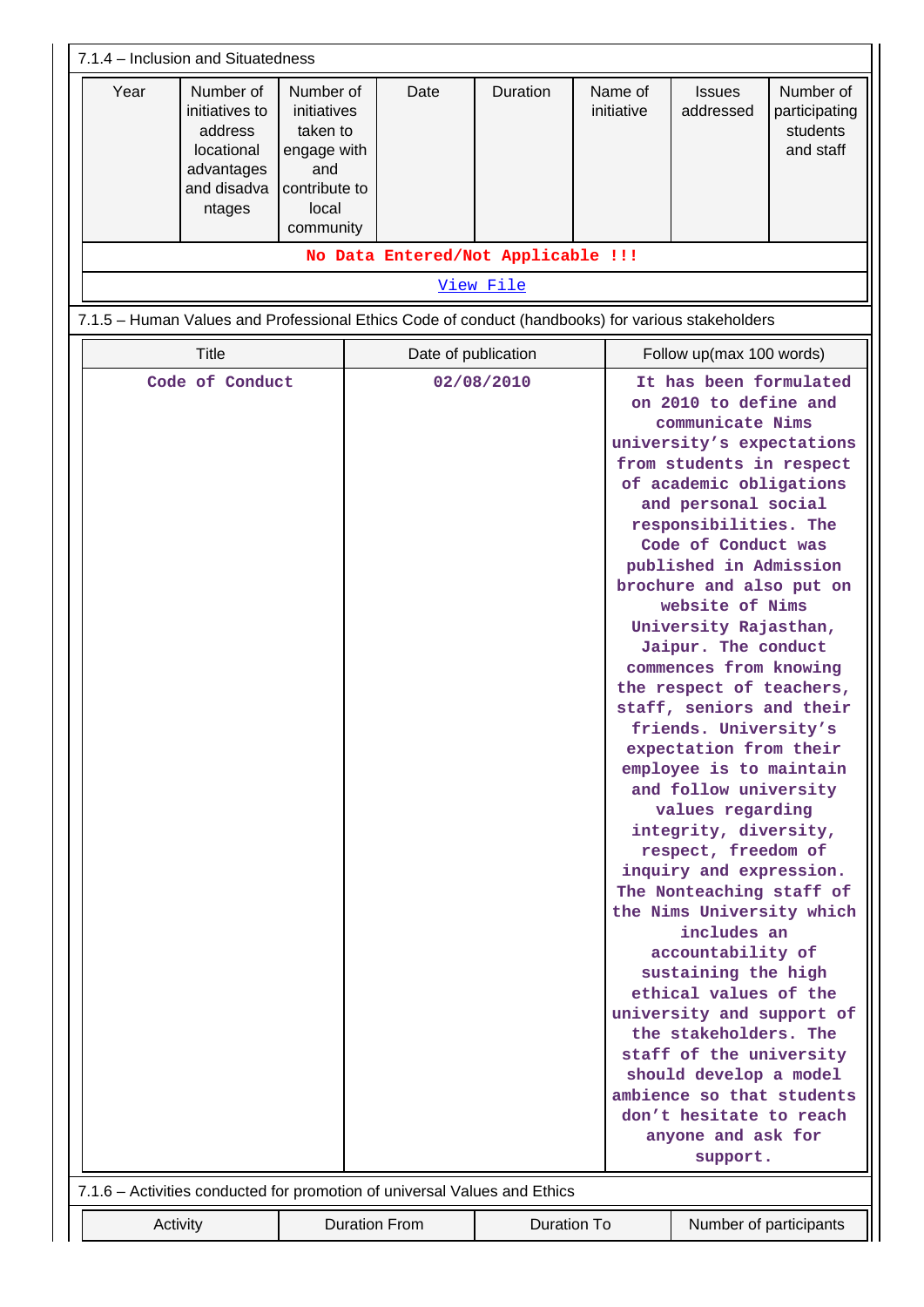### **No Data Entered/Not Applicable !!!**

[View File](https://assessmentonline.naac.gov.in/public/Postacc/promotion_activities/9732_promotion_activities_1640805896.xlsx)

7.1.7 – Initiatives taken by the institution to make the campus eco-friendly (at least five)

 **1. University has both Pedestrian Friendly Roads and Bicycles/E-carts for the transport within the campus. 2. We promote No Plastic Policy" includes not only consumer alternatives to dispose off plastics, but more importantly, organizing advice on running campaigns. 3. The university has planted various trees as an important part of the biosphere supporting the eco-system. 3. Different kinds of trees like Juniperus, Hare Krishna Tree, Alstonia Scholari, Tecomastans, Horsinigar, Amelia, Gold Duranta, Platycladus, Ashoka, Palm, Bottle Neck, Fuhara, Chinse Fan Pala, Jamia Pol, Cycas Palm, Sheesham, Neem, Megnolia (Champa), Debt Tree and many other big and mini plants, have been planted in the campus. Apart from the above plantations, buildings of university have lawns, flower pots and trees. Both sides of access roads are planted with hedges trees and plants. There is a green house in the campus that is manitained by the department of Agriculture engineering. 3. Green audit is also conducted to assess the effect of environment pollution and the steps taken by the university to curb the same. Green policy is also in place to keep have a better check on environmental quality via various activities and also to comply with the green/environmental policy which is in place. 4. Energy conservation: The University encourages minimal consumption of energy. This is carried out by creating awareness among the all the staff and students, notices are put up to encourage the same. Switch off drill is conducted in the institutes to help bringing about cognizance about energy conservation. Solar panels are installed to help save energy. There is more than 90 usage of LED bulbs in the entire campus. 5.Car-pooling/vehicle pooling is encouraged in the college. There are also bus facilities for transportation for staff and students.**

#### **7.2 – Best Practices**

#### 7.2.1 – Describe at least two institutional best practices

 **• Title of the practice : Adaption of inter-disciplinary approach between medical sciences and allied health sciences for enhancement of clinical and research skills. • Objectives: Integrate multidisciplinary approach between medical sciences and allied health sciences for enhancement of clinical and research skills among allied health professionals and Increasing employability, entrepreneurship. • The Context: Low number of allied health professionals like paramedical, nurses and midwives remains one of the biggest challenges that health industry is facing in India. Due to lack of appropriate training resources, even the newly qualified workforce of allied health professionals lack high level of professional skills and therefore, remains unable to perform at the optimum level. This coupled with the apparent discrepancy in different states and urban-rural areas, means that a large number of population, mostly rural dwellers or the poor urban is liable to receive care from unqualified or under-qualified providers. After recognising the situation, our University**

**streamlined its resources towards developing state-of-the-art interdisciplinary, integrated and innovative approaches to health care education which is directed towards enhancing employability, knowledge and skills of the trained health workers. • The Practice: Our University offers allied health programmes in number of disciplines including paramedical, nursing, physiotherapy and pharmacy. The constituent colleges have good facilities, highly qualified teachers and excellent research environment to perform cutting edge research and innovations. These facilities and resources remain essential for performing advanced research and mastering the professional skills of their disciplines, it is difficult to imagine that the professionals can acquire their maximum potential without receiving hardcore**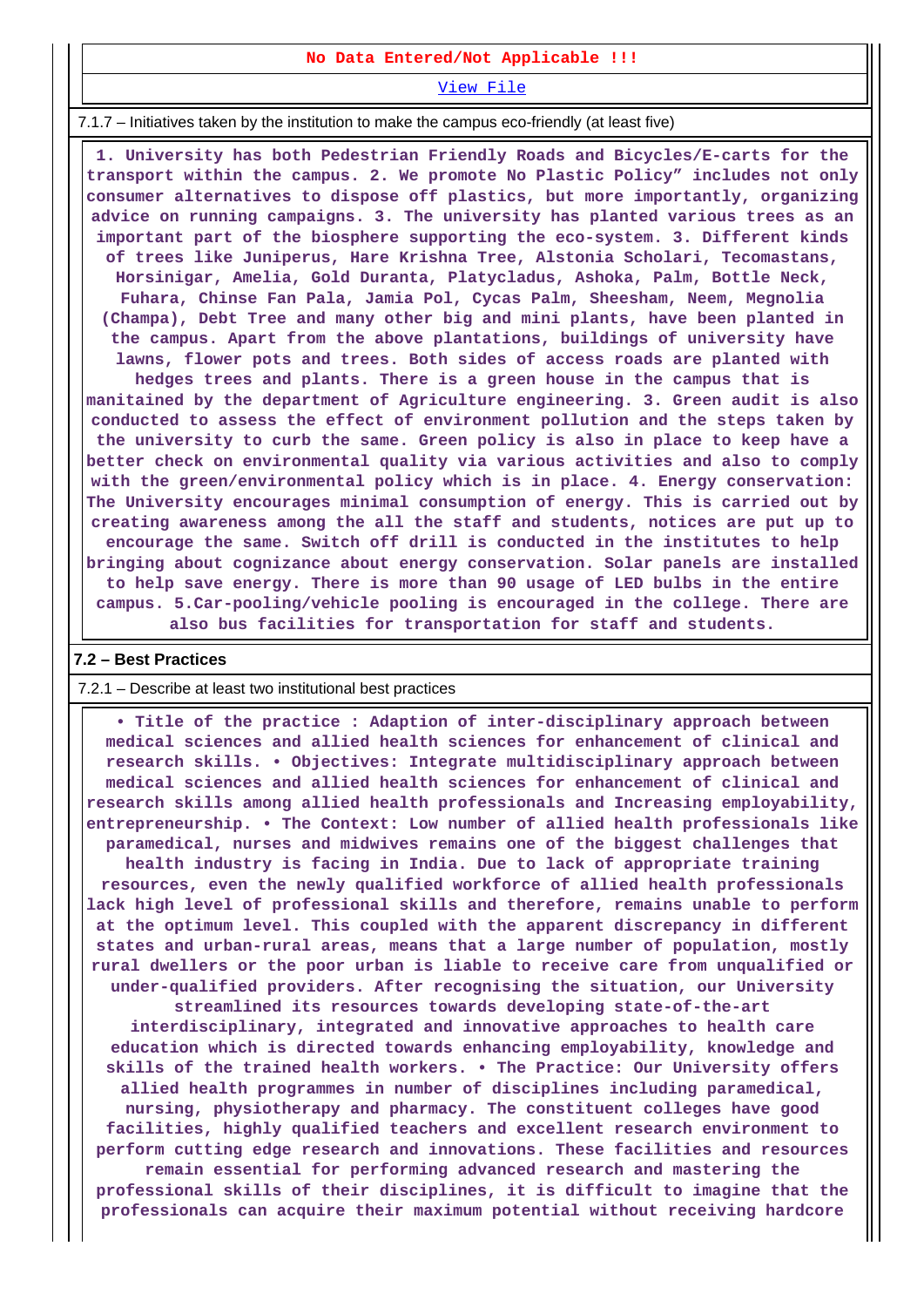**clinical training. In order to overcome this, we have adopted inter disciplinary and innovative methods of training which pay attention to the clinical training of all allied health professionals. Nims University has got an associated medical college with one of the largest number of beds in our state. It has got all clinical training facilities including bedside teaching,**

**OPDs, theatres, etc. All allied health professionals are given relevant clinical training facilities as a part of their curricula. These interdisciplinary methods of training have improved the quality of graduates dramatically. As demonstrated by the increasing number of placements for the allied healthcare graduates passed out from Nims University, this approach has been successful in augmenting the skill-set and hence employability of these trainees. Furthermore, aligning ourselves to our vision of achieving global entrepreneurship Nims University aims to impart the required skills to all trainees. Conducting research remains one of the most important attributes in our trainees and therefore they are provided with relevant training in research methodology and tools of biostatics. Nims institute of management and computer sciences plays a vital role in imparting entrepreneurship and management skills**

**in our trainees. • Evidence of Success Physiotherapists, Paramedical and nursing students getting good jobs or becoming entrepreneurs Establishment of state-of-the-art centres like National Referral Centre for Fluoride Poisoning**

**in India (NRCFPI). • Problems encountered Lot of investment to set for infrastructure and facilities. Coordination between different department BEST PRACTICE 1. Title of the Practice: University Staff welfare 2. Objectives of the Practice • To improve quality of teaching and research of the Institution without hindrance of timing • To develop 24X7 hrs working culture in research • Mentoring students round the clock • To produce sustainability for economic growth of employee and Institution • 24X7 hrs ground teaching and curricular activities. 3. The Context The Nims University Rajasthan, Jaipur situated in Aravali hills on Jaipur-Delhi Highway. It is 40 km away from the Jaipur City**

**and around one hour required to reach university from the Jaipur city. Therefore, maximum numbers of faculty wish to save time and money. They wish to devote the time for research. While the academic achievements of the faculty are taken care of through various general as well as some specific programmes, it is felt very important to address to the welfare of the Staff so that they feel secured in their job and devote to the academic assignments without much**

**worry about the general social conditions, increasing tensions of the globalised world, etc. Being alive to these requirements, the University has established staff quarters, research facilities, health safety, library, sports, Security, CBSC school for child education, cafeteria and provide the facilities for transport also. 4. The Practice a.Total No. of faculties doing PhD in Nims University -69 b. Total no. of staff resident in campus- 268 • Health benefits for All staff and their family • Nims International School (CBSE) for staff?s child at minimum fee • Faculty involve in graduate research programme • Job Opportunity for spouse of staff 5. Evidence of Success • Increased staff retention • Wellness of the faculty • Increased research profile of the Institute • Growth in number of students and faculties for research and academics events. • Three patent applications filed in previous year. 6. Problems Encountered and Resources Required • Additional infrastructure is required to sustain practice. • To indentify appropriate and**

**willing staff to work together in setting to achieve the excellence of practice.**

 Upload details of two best practices successfully implemented by the institution as per NAAC format in your institution website, provide the link

[https://docs.google.com/document/d/1qvY6PKPEfgDAqciXao-](https://docs.google.com/document/d/1qvY6PKPEfgDAqciXao-ZzAh57wzhlm0J/edit?usp=sharing&ouid=109036456129450893256&rtpof=true&sd=true)[ZzAh57wzhlm0J/edit?usp=sharing&ouid=109036456129450893256&rtpof=true&sd=true](https://docs.google.com/document/d/1qvY6PKPEfgDAqciXao-ZzAh57wzhlm0J/edit?usp=sharing&ouid=109036456129450893256&rtpof=true&sd=true)

#### **7.3 – Institutional Distinctiveness**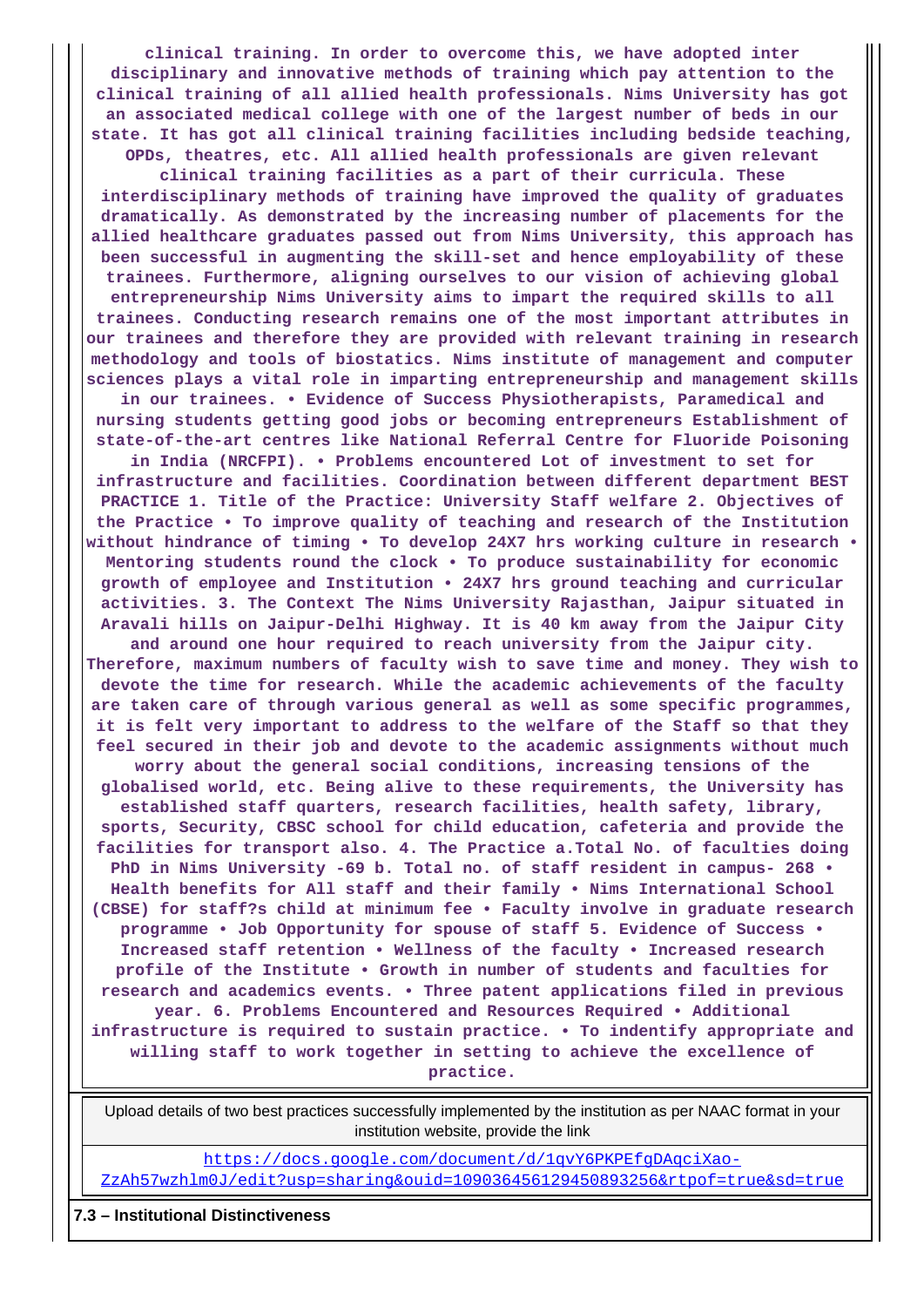7.3.1 – Provide the details of the performance of the institution in one area distinctive to its vision, priority and thrust in not more than 500 words

 **Nims University owes its existence and support to Indian Medial Trust through an Act of Rajasthan Legislature. Within a short span, Nims has attained the status of 2(f) of the University Grant Commission and has gained recognition by NMC/MCI, DCI, PCI, Indian Nursing Council, Council of Architecture, BCI and Rajasthan Paramedical Council. Latest modern and sophisticated equipment have been added to central diagnostic division of the Nims Hospital. Lecture theatres have been equipped with audio-visual aids. Three new super specialty departments namely Cardiology, Nephrology and Cardio Thoracic Surgery have been added. A new mile stone, in the name of In-Vitro Fertilization has been added. Patients are taking full advantage of these Bio Engineering technique using stem cell to create cornea and part of cornea is being transplanted with success in the Department of Ophthalmology. This technique provides vision to those who cannot gain vision through regular corneal transplant or have inherited genetic degenerative conditions of cornea. Corneal transplant in patients with corneal opacity has provided vision to large member of blind individuals starting from the age of few months. For the prevention of blindness, camps are regularly organized. The Nims tertiary level hospital having more than 1000 bed strength manage outreach programme relating to health sciences and has provided free treatment and preventive measures in more than 210 villages. The hospital is equipped with latest modern imaging technologies 2 MRI (1.5 Tesla), 2 whole body CT scan (128 Slice and 16), cath lab with angiography and angioplasty facility, facility for Renal Transplant, Cochlear, Corneal, Hair Transplant, Bypass Surgery, valve replacement surgery, laser assisted all urological procedures, facility for knee and hip replacement and spinal surgery, 24×7 critical care units and trauma care unit (with facilities of Neuro Sugery, Orthopeadics, Oral Maxillofacial Surgery, all neurological surgeries assisted by high end microscope and endoscope, facilities for In Vitro Fertilisation(IVF), facility for Liver Transplant. High end gastroenterology endroscopic suites with facilities of ERCP, endroscopy, colono scopy and EUS (Endroscopic Ultra Sound) with high end facility of oncology (cancer). A number of ultrasound equipments and Coloured Doppler for noninvasive imaging. High Pressure Liquid Chromatography, Automated Five Parts Cell Counter, Autoanalysers Blood Gas Analyzer, conventional PCR System Microscan, BACTAC (9050) and Immulite Chemiluminscence etc. for central diagnostic support. The Blood Bank works round the clock and ensures that each unit of blood issued is tested for AIDS, Hepatitis-B and C viruses. Medical, surgical PICU/NICU and respiratory critical intensive care units provide excellent critical care services. The casualty services unit is being upgraded as a separate emergency services department with all modern critical care of trauma. The operation theatre complex consists of modular operating suits that are equipped with the modern anesthetic equipments and monitors. The superspecialty departments like Cardiothoracic Surgery, Urology and Plastic surgery are providing quality care. Video Laproscopic Surgery and Nasal Endoscopic Sinus Surgery services are functioning in the hospital. The Orthopedic Centre houses modern facilities with Physiotherapy and Occupational Therapy units.**

Provide the weblink of the institution

https://docs.google.com/document/d/13AXlVVFFl\_yOotF\_3neU0ObO[yZi-4VR/edit?usp=sharing&ouid=109036456129450893256&rtpof=true&sd=true](https://docs.google.com/document/d/13AXlVVFFl_yQotF_3neU0ObO-yZi-4VR/edit?usp=sharing&ouid=109036456129450893256&rtpof=true&sd=true)

#### **8.Future Plans of Actions for Next Academic Year**

 **• Improvement and strengthening of the environment of Academia Industry interface • Establishment of 'Centres of Excellence' in different Departments for providing consultancy to different external organizations • Augmentation of**